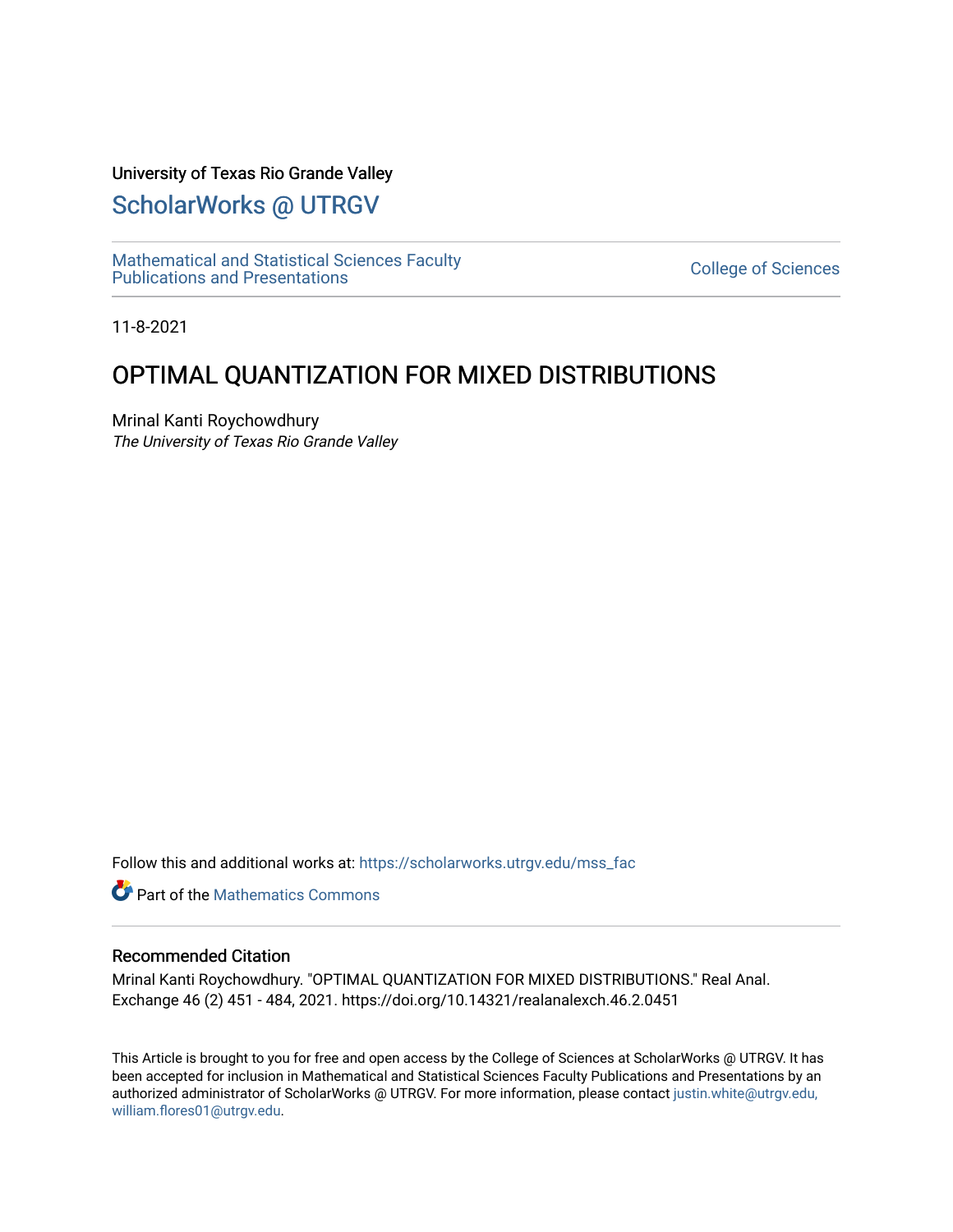## To appear, Real Analysis Exchange OPTIMAL QUANTIZATION FOR MIXED DISTRIBUTIONS

MRINAL KANTI ROYCHOWDHURY

Abstract. The basic goal of quantization for probability distribution is to reduce the number of values, which is typically uncountable, describing a probability distribution to some finite set and thus approximation of a continuous probability distribution by a discrete distribution. Mixed distributions are an exciting new area for optimal quantization. In this paper, we have determined the optimal sets of *n*-means, the *n*th quantization errors, and the quantization dimensions of different mixed distributions. Besides, we have discussed whether the quantization coefficients for the mixed distributions exist. The results in this paper will give a motivation and insight into more general problems in quantization for mixed distributions.

#### 1. INTRODUCTION

The most common form of quantization is rounding-off. Its purpose is to reduce the cardinality of the representation space, in particular, when the input data is real-valued. It has broad application in engineering and technology (see [\[GG,](#page-21-0) [GN,](#page-21-1) [Z\]](#page-22-0)). Let  $\mathbb{R}^d$  denote the *d*-dimensional Euclidean space equipped with the Euclidean norm  $\|\cdot\|$ , and let P be a Borel probability measure on  $\mathbb{R}^d$  where  $d \geq 1$ . Then, the *n*th *quantization error* for *P*, with respect to the squared Euclidean distance, is defined by

$$
V_n := V_n(P) = \inf \left\{ V(P; \alpha) : \alpha \subset \mathbb{R}^d, 1 \leq \operatorname{card}(\alpha) \leq n \right\},\
$$

where  $V(P; \alpha) = \int \min_{a \in \alpha} ||x - a||^2 dP(x)$  represents the distortion error due to the set  $\alpha$  with respect to the probability distribution P. A set  $\alpha \subset \mathbb{R}^d$  is called an optimal set of *n*-means for P if  $V_n(P) = V(P; \alpha)$ . Of course, such a set  $\alpha$  exists if the mean squared error or the expected squared Euclidean distance  $\int ||x||^2 dP(x)$  is finite (see [\[AW,](#page-21-2) [GKL,](#page-21-3) [GL,](#page-21-4) [GL1\]](#page-21-5)). For a continuous Borel probability measure an optimal set of *n*-means contains exactly *n* elements (see [\[GL1\]](#page-21-5)). The elements of an optimal set of *n*-means are called *optimal quantizers*. For some work in this direction, one can see [\[CR,](#page-21-6) [DR,](#page-21-7) [GL2,](#page-21-8) [R1](#page-21-9)[–R5\]](#page-21-10). For a finite set  $\alpha \subset \mathbb{R}^d$  and  $a \in \alpha$ , by  $M(a|\alpha)$  we denote the set of all elements in  $\mathbb{R}^d$  which are nearest to a among all the elements in  $\alpha$ .  $M(a|\alpha)$ is called the Voronoi region generated by  $a \in \alpha$ . On the other hand, the set  $\{M(a|\alpha): a \in \alpha\}$ is called the Voronoi diagram or Voronoi tessellation of  $\mathbb{R}^d$  with respect to the set  $\alpha$ . The point a is called the centroid of its own Voronoi region if  $a = E(X : X \in M(a|\alpha))$ , where X is a P-distributed random variable. A Borel measurable partition  $\{A_a : a \in \alpha\}$  is called a Voronoi partition of  $\mathbb{R}^d$  with respect to the probability distribution P, if P-almost surely  $A_a \subset M(a|\alpha)$ for all  $a \in \alpha$ . Let us now state the following proposition (see [\[GG,](#page-21-0) [GL1\]](#page-21-5)).

<span id="page-1-0"></span>**Proposition 1.1.** Let  $\alpha$  be an optimal set of n-means,  $a \in \alpha$ , and  $M(a|\alpha)$  be the Voronoi region generated by  $a \in \alpha$ . Then, for every  $a \in \alpha$ , (i)  $P(M(a|\alpha)) > 0$ , (ii)  $P(\partial M(a|\alpha)) = 0$ , (iii)  $a = E(X : X \in M(a|\alpha))$ , and (iv) P-almost surely the set  $\{M(a|\alpha) : a \in \alpha\}$  forms a Voronoi partition of  $\mathbb{R}^d$ .

The above proposition implies that the points in an optimal set are the centroids of their own Voronoi regions, in other words, the points in an optimal set are an evenly-spaced distribution of sites in the domain with minimum distortion error with respect to a given probability measure and is therefore very useful in many fields, such as clustering, data compression, optimal mesh generation, cellular biology, optimal quadrature, coverage control and geographical optimization,

<sup>2010</sup> Mathematics Subject Classification. 28A80, 60Exx, 94A34.

Key words and phrases. Optimal sets, quantization error, quantization dimension, quantization coefficient, mixed distribution.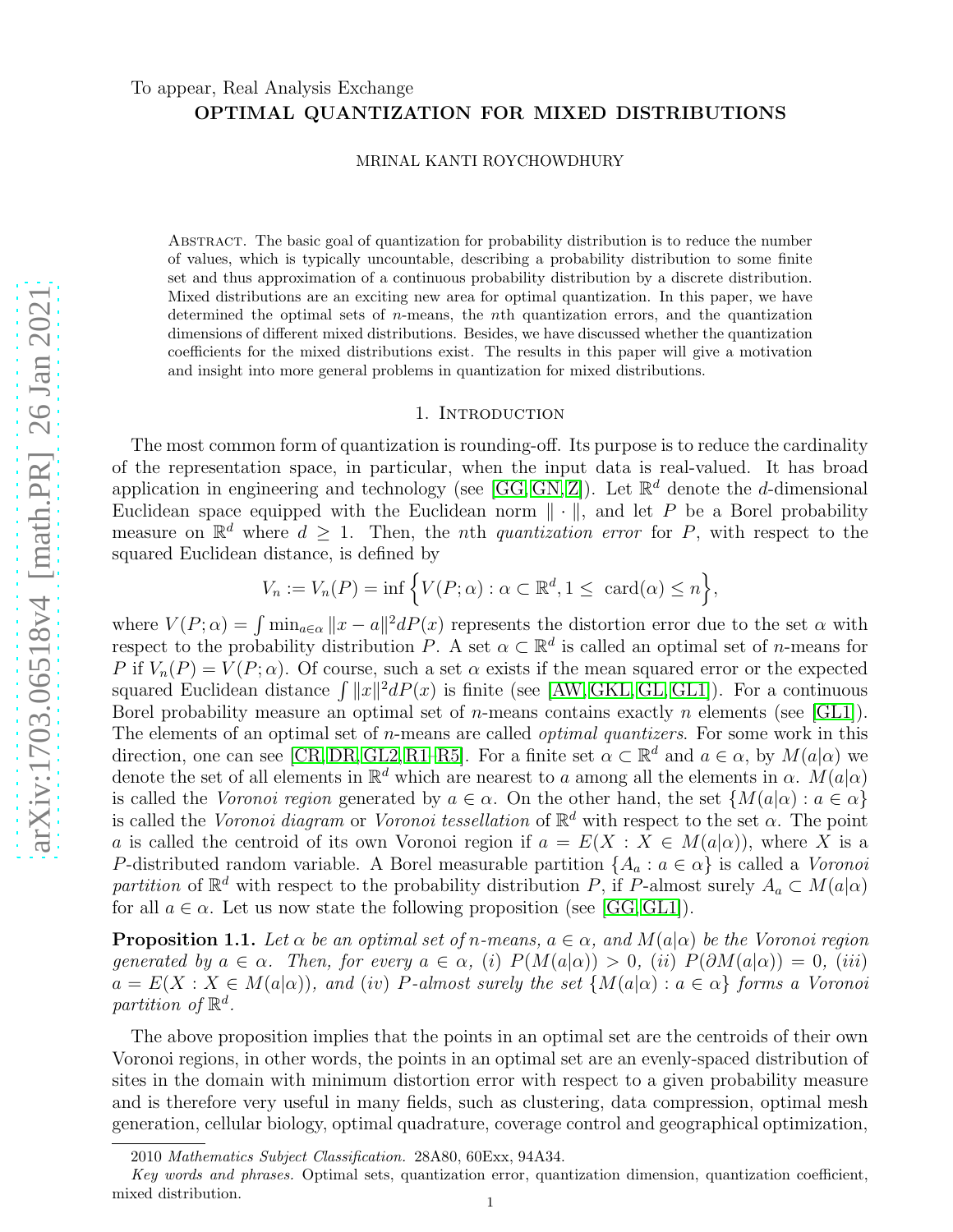for more details one can see [\[DFG,](#page-21-11) [OBSC\]](#page-21-12). Besides, it has applications in energy efficient distribution of base stations in a cellular network [\[HCHSVH,](#page-21-13) [KKR,](#page-21-14) [S\]](#page-22-1). In both geographical and cellular applications the distribution of users is highly complex and often modeled by a fractal [\[ABDHW,](#page-21-15) [LZSC\]](#page-21-16). The numbers

$$
\underline{D}(P) := \liminf_{n \to \infty} \frac{2 \log n}{-\log V_n(P)} \text{ and } \overline{D}(P) := \limsup_{n \to \infty} \frac{2 \log n}{-\log V_n(P)}
$$

are, respectively, called the lower and upper quantization dimensions of the probability measure P. If  $\underline{D}(P) = \overline{D}(P)$ , then the common value is called the *quantization dimension* of P and is denoted by  $D(P)$ . For any  $s \in (0, +\infty)$ , the numbers  $\liminf_n n^{\frac{2}{s}}V_n(P)$  and  $\limsup_n n^{\frac{2}{s}}V_n(P)$ are, respectively, called the s-dimensional lower and upper quantization coefficients for P. If the s-dimensional lower and upper quantization coefficients for  $P$  are finite and positive, then s coincides with the quantization dimension of  $P$  (see [\[GL1\]](#page-21-5)).

By a probability vector  $(p_1, p_2, \dots, p_N)$  it is meant that  $0 < p_j < 1$  for all  $1 \le j \le N$ , and  $\sum_{j=1}^{N} p_j = 1$ . We now give the following definition.

**Definition 1.2.** Let  $P_1, P_2, \cdots, P_N$  be Borel probability measures on  $\mathbb{R}^d$ , and  $(p_1, p_2, \cdots, p_N)$ be a probability vector. Then, a Borel probability measure P on  $\mathbb{R}^d$  is called a *mixed probability* distribution, or in short, mixed distribution, generated by  $(P_1, P_2, \dots, P_N)$  and the probability vector if for all Borel subsets A of  $\mathbb{R}^d$ ,  $P(A) = p_1 P_1(A) + p_2 P_2(A) + \cdots + p_N P_N(A)$ . Such a mixed distribution is denoted by  $P := p_1 P_1 + p_2 P_2 + \cdots + p_N P_N$ , and  $P_1, P_2, \cdots, P_N$  are called the components of the mixed distribution.

The following proposition follows from [\[L,](#page-21-17) Theorem 2.1].

<span id="page-2-0"></span>**Proposition 1.3.** Let P be the mixed distribution generated by  $(P_1, P_2)$  associated with the probability vector  $(p, 1-p)$ , i.e.,  $P = pP_1 + (1-p)P_2$ , where  $0 < p < 1$ . Assume that both  $D(P_1)$ and  $D(P_2)$  exist. Then,  $D(P) = \max\{D(P_1), D(P_2)\}.$ 

In this paper, our goal is to determine the optimal sets of  $n$ -means, the  $nth$  quantization errors for all positive integers  $n$  and the quantization dimensions, and the quantization coefficients for different mixed distributions. In Section [2,](#page-3-0) we have considered a mixed distribution  $P :=$  $pP_1 + (1-p)P_2$ , where  $p = \frac{1}{2}$  $\frac{1}{2}$ ,  $P_1$  is a uniform distribution on the closed interval  $C := [0, \frac{1}{2}]$  $\frac{1}{2}$ , and  $P_2$  is a discrete distribution on  $D := \{\frac{2}{3}\}$  $\frac{2}{3}, \frac{5}{6}$  $\frac{5}{6}$ , 1}. For this mixed distribution, in Subsection [2.6,](#page-4-0) first we have determined the optimal sets of n-means and the nth quantization errors for  $n = 2, 3, 4, 5$ , and then in Theorem [2.6.5,](#page-8-0) we give a general formula to determine the optimal sets of  $n$ -means and the nth quantization errors for all  $n \geq 5$ . In Proposition [2.7,](#page-9-0) we further show that the quantization coefficient for this mixed distribution exists as a finite positive number yielding the fact that the quantization dimension for this mixed distribution exists and equals the dimension of the underlying space (see Remark [2.8\)](#page-9-1).

In Section [3,](#page-9-2) for a mixed distribution  $P := pP_1 + (1 - p)P_2$ , where  $P_1$  is an absolutely continuous probability measure supported by the closed interval  $C := [0, 1]$ , and  $P_2$  is discrete on  $D := \{0, 1\}$ , we mention a rule how to determine the optimal sets of *n*-means. In Proposition [3.2,](#page-9-3) for a special case, we give a closed formula to determine the optimal sets of  $n$ -means and the nth quantization errors for all  $n > 2$ . As mentioned in Remark [3.3,](#page-10-0) in Proposition [3.4,](#page-10-1) we have proved a claim that the optimal sets for a mixed distribution may not be unique.

In Section [4,](#page-11-0) we determine the optimal sets of  $n$ -means, and the  $nth$  quantization errors for all  $n \geq 2$  for a mixed distribution  $P := \frac{1}{2}P_1 + \frac{1}{2}$  $\frac{1}{2}P_2$ , where  $P_1$  is a Cantor distribution with support lying in the closed interval  $[0, \frac{1}{2}]$  $\frac{1}{2}$ , and  $P_2$  is discrete on  $D := \{\frac{2}{3}$  $\frac{2}{3}, \frac{5}{6}$  $\frac{5}{6}$ , 1 }. In this section, first we have determined the optimal sets of  $n$ -means and the nth quantization errors for  $n = 2, 3, 4, 5$ , and then in Theorem [4.7.5,](#page-13-0) we give a general formula to determine them for all  $n \geq 5$ . In Remark [4.8,](#page-14-0) we show that the quantization dimension for P exists, but the quantization coefficient does not exist. In Section [5,](#page-14-1) we give some remarks about the optimal quantization for mixed distributions.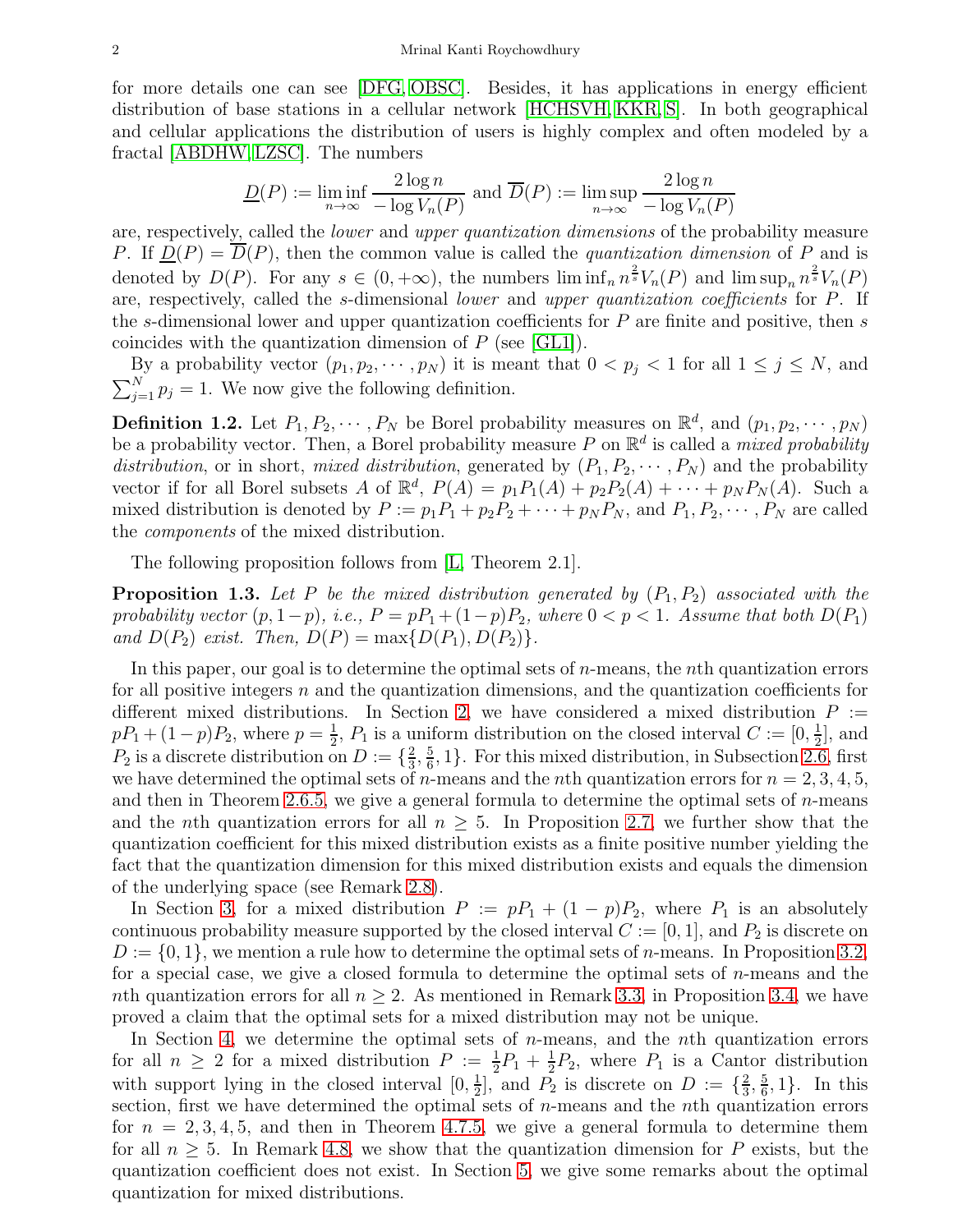In Section [6,](#page-15-0) we consider a mixed distribution  $P := \frac{1}{2}P_1 + \frac{1}{2}$  $\frac{1}{2}P_2$ , where both  $P_1$  and  $P_2$  are Cantor distributions. For this mixed distribution, we determine the optimal sets of  $n$ -means and the nth quantization errors for all  $n \geq 2$ . In Theorem [6.17.2,](#page-19-0) we show that the quantization coefficient for P does not exist. In Section [7,](#page-20-0) we give some discussion and open problems. Finally we would like to mention that the mixed distributions are an exciting new area for optimal quantization, and the results in this paper will give a motivation and insight into more general problems.

### 2. QUANTIZATION WITH  $P_1$  UNIFORM AND  $P_2$  DISCRETE

<span id="page-3-0"></span>Let  $P_1$  be a uniform distribution on the closed interval  $C := [0, \frac{1}{2}]$  $\frac{1}{2}$ , i.e.,  $P_1$  is a probability distribution on  $\mathbb R$  with probability density function g given by

$$
g(x) = \begin{cases} 2 & \text{if } x \in C, \\ 0 & \text{otherwise.} \end{cases}
$$

Let  $P_2$  be a discrete probability distribution on R with probability mass function h given by  $h(x) = \frac{1}{3}$  for  $x \in D$ , and  $h(x) = 0$  for  $x \in \mathbb{R} \setminus D$ , where  $D := \{\frac{2}{3}$  $\frac{2}{3}, \frac{5}{6}$  $\frac{5}{6}$ , 1}. Let P be the mixed distribution on R such that  $P=\frac{1}{2}$  $\frac{1}{2}P_1 + \frac{1}{2}$  $\frac{1}{2}P_2$ . Notice that the support of  $P_1$  is C, and the support of  $P_2$  is D implying that the support of P is  $C \cup D$ . Thus, for a Borel subset A of R, we can write

$$
P(A) = \frac{1}{2}P_1(A \cap C) + \frac{1}{2}P_2(A \cap D).
$$

We now prove the following lemma.

**Lemma 2.1.** Let  $E(X)$  and  $V := V(X)$  represent the expected value and the variance of a random variable X with distribution P. Then,  $E(X) = \frac{13}{24}$  and  $V = \frac{181}{1728} = 0.104745$ .

Proof: We have

$$
E(X) = \int x dP = \frac{1}{2} \int x dP_1 + \frac{1}{2} \int x dP_2 = \frac{1}{2} \int_{[0, \frac{1}{2}]} x g(x) dx + \frac{1}{2} \sum_{x \in D} x h(x) = \frac{13}{24}, \text{ and}
$$
  

$$
E(X^2) = \int x^2 dP = \frac{1}{2} \int x^2 dP_1 + \frac{1}{2} \int x^2 dP_2 = \frac{1}{2} \int_{[0, \frac{1}{2}]} x^2 g(x) dx + \frac{1}{2} \sum_{x \in D} x^2 h(x) = \frac{43}{108},
$$

implying  $V := V(X) = E(X^2) - (E(X))^2 = \frac{43}{108} - (\frac{13}{24})$  $\frac{13}{24}$  $\big)^2 = \frac{181}{1728}$ . Thus, the lemma is yielded.  $\Box$ 

Note 2.2. Following the standard rule of probability, we see that  $E||X - a||^2 = \int (x - a)^2 dP =$  $V(X) + (a - E(X))^2 = V + (a - \frac{13}{24})^2$ , which yields the fact that the optimal set of one-mean consists of the expected value  $\frac{13}{24}$ , and the corresponding quantization error is the variance V of the random variable X. By  $P(\cdot|C)$ , we denote the conditional probability measure on C, i.e.,  $P(\cdot|C) = \frac{P(\cdot \cap C)}{P(C)}$ , in other words, for any Borel subset B of C we have  $P(B|C) = \frac{P(B \cap C)}{P(C)}$ . Notice that  $P(\cdot|C)$  is a uniform distribution with density function f given by

$$
f(x) = \begin{cases} 2 & \text{if } x \in C, \\ 0 & \text{otherwise,} \end{cases}
$$

implying the fact that  $P(\cdot|C) = P_1$ . Similarly,  $P(\cdot|D) = P_2$ . In the sequel, for  $n \in \mathbb{N}$  and  $i = 1, 2$ , by  $\alpha_n(P_i)$  and  $V_n(P_i)$ , it is meant the optimal sets of *n*-means and the *n*th quantization error with respect to the probability distributions  $P_i$ . If nothing is mentioned within a parenthesis, i.e., by  $\alpha_n$  and  $V_n$ , it is meant an optimal set of *n*-means and the *n*th quantization error with respect to the mixed distribution P.

**Proposition 2.3.** Let  $P_1$  be the uniform distribution on the closed interval [a, b] and  $n \in \mathbb{N}$ . Then, the set  $\{a + \frac{(2i-1)(b-a)}{2n} : 1 \leq i \leq n\}$  is a unique optimal set of n-means for  $P_1$ , and the corresponding quantization error is given by  $V_n(P_1) = \frac{(a-b)^2}{12n^2}$  $\frac{a-b)^2}{12n^2}$ .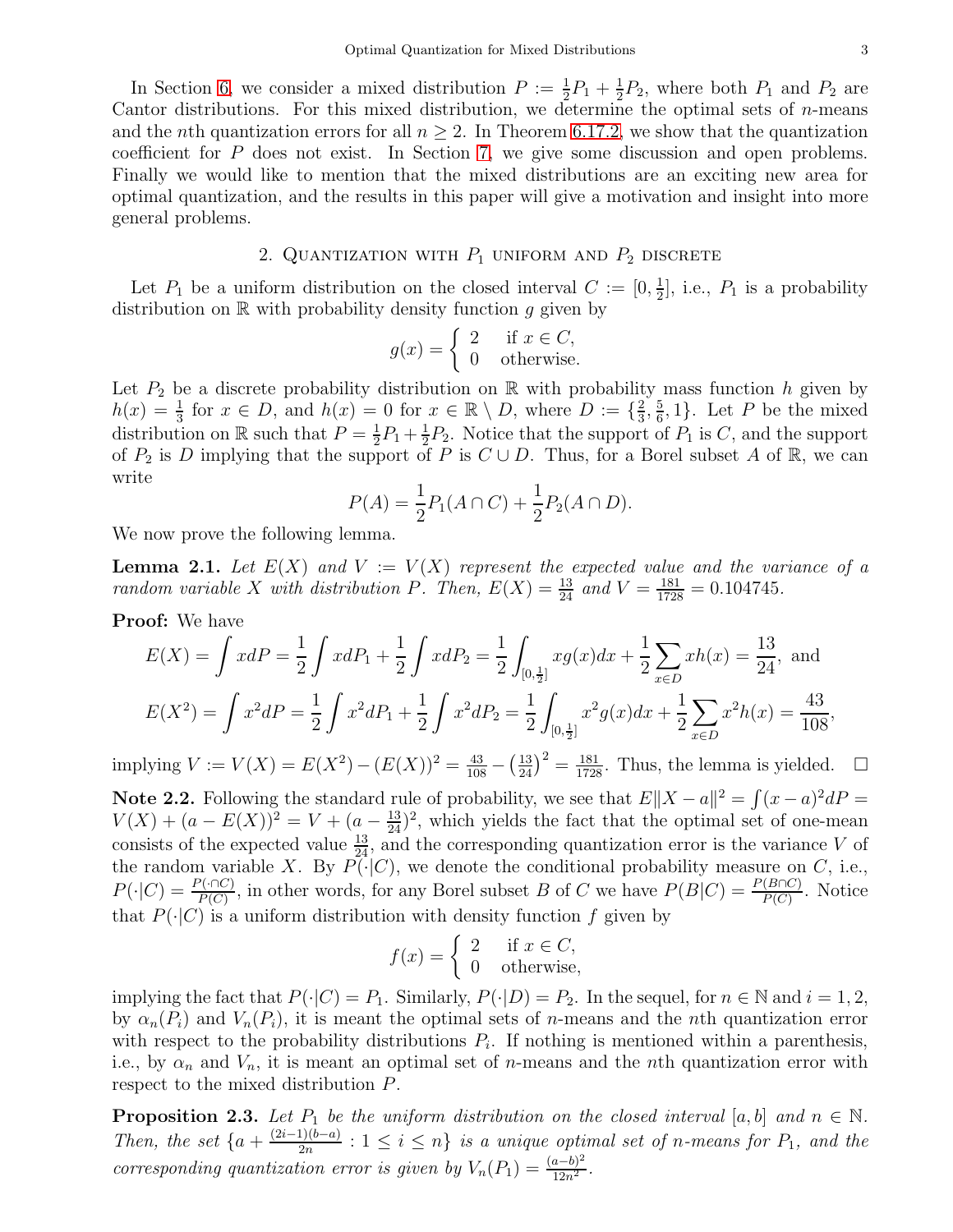**Proof:** Notice that the probability density function g of  $P_1$  is given by

$$
g(x) = \begin{cases} \frac{1}{b-a} & \text{if } x \in [a, b], \\ 0 & \text{otherwise.} \end{cases}
$$

Since  $P_1$  is uniformly distributed on [a, b], the boundaries of the Voronoi regions of an optimal set of n-means will divide the interval  $[a, b]$  into n equal subintervals, i.e., the boundaries of the Voronoi regions are given by

$$
\left\{a, \ a+\frac{(b-a)}{n}, \ a+\frac{2(b-a)}{n}, \ \cdots \ a+\frac{(n-1)(b-a)}{n}, \ a+\frac{n(b-a)}{n}\right\}.
$$

This implies that an optimal set of *n*-means for  $P_1$  is unique, and it consists of the midpoints of the boundaries of the Voronoi regions, i.e., the optimal set of *n*-means for  $P_1$  is given by  $\alpha_n(P_1) := \{a + \frac{(2i-1)(b-a)}{2^n} : 1 \leq i \leq n\}$  for any  $n \geq 1$ . Then, the *n*th quantization error for  $P_1$ due to the set  $\alpha_n(P_1)$  is given by

$$
V_n(P_1) = n \int_{[a,a+\frac{b-a}{n}]} \left( x - (a+\frac{b-a}{2n}) \right)^2 dP_1 = n \int_{[0,\frac{1}{2n}]} \frac{1}{b-a} (x-\frac{1}{4n})^2 dx = \frac{(a-b)^2}{12n^2},
$$

which yields the proposition.

<span id="page-4-2"></span>**Corollary 2.4.** Let  $P_1$  be the uniform distribution on the closed interval  $[0, \frac{1}{2}]$  $\frac{1}{2}$  and  $n \in \mathbb{N}$ . Then, the set  $\{\frac{2i-1}{4n}: 1 \leq i \leq n\}$  is a unique optimal set of *n*-means for  $P_1$ , and the corresponding quantization error is given by  $V_n(P_1) = \frac{1}{48n^2}$ .

**Remark 2.5.** Notice that if  $\beta \subset \mathbb{R}$ , then

$$
\int \min_{b \in \beta} \|x - b\|^2 dP = \frac{1}{2} \int_{[0, \frac{1}{2}]} \min_{b \in \beta} (x - b)^2 g(x) dx + \frac{1}{2} \sum_{x \in D} \min_{b \in \beta} (x - b)^2 h(x), \text{ and so,}
$$
\n
$$
\int \min_{b \in \beta} \|x - b\|^2 dP = \int_{[0, \frac{1}{2}]} \min_{b \in \beta} (x - b)^2 dx + \frac{1}{6} \sum_{x \in D} \min_{b \in \beta} (x - b)^2.
$$

<span id="page-4-1"></span><span id="page-4-0"></span>2.6. Optimal sets of *n*-means and the errors for all  $n \geq 2$ . In this subsection, we first determine the optimal sets of  $n$ -means and the n<sup>th</sup> quantization error for the mixed distribution P. Then, we show that the quantization dimension of P exists and equals the quantization dimension of  $P_1$ , which again equals one, which is the dimension of the underlying space. To determine the distortion error in this subsection we will frequently use equation [\(1\)](#page-4-1).

**Lemma 2.6.1.** Let  $\alpha$  be an optimal set of two-means. Then,  $\alpha = \{\frac{1}{4}, \frac{1}{4}\}$  $\frac{1}{4}, \frac{5}{6}$  $\frac{5}{6}$ } with quantization error  $V_2 = \frac{17}{864} = 0.0196759.$ 

**Proof:** Consider the set of two-points  $\beta$  given by  $\beta := \{\frac{1}{4}\}$  $\frac{1}{4}, \frac{5}{6}$  $\frac{5}{6}$ . Then, the distortion error is

$$
\int \min_{b \in \beta} \|x - b\|^2 dP = \int_{[0, \frac{1}{2}]} (x - \frac{1}{4})^2 dx + \frac{1}{6} \sum_{x \in D} (x - \frac{5}{6})^2 = \frac{17}{864} = 0.0196759.
$$

Since  $V_2$  is the quantization error for two-means we have  $V_2 \leq 0.0196759$ . Let  $\alpha := \{a_1, a_2\}$  be an optimal set of two-means with  $a_1 < a_2$ . Since the optimal points are the centroids of their own Voronoi regions, we have  $0 < a_1 < a_2 \leq 1$ . If  $\frac{13}{32} \leq a_1$ , then

$$
V_2 \ge \int_{[0,\frac{13}{32}]} (x - \frac{13}{32})^2 dx = \frac{2197}{98304} = 0.022349 > V_2,
$$

which is a contradiction. So, we can assume that  $a_1 \leq \frac{13}{32}$ . We now show that the Voronoi region of  $a_1$  does not contain any point from D. For the sake of contradiction, assume that the Voronoi region of  $a_1$  contains points from  $D$ . Then, the following two cases can arise:

Case 1.  $\frac{2}{3} \leq \frac{1}{2}$  $\frac{1}{2}(a_1 + a_2) < \frac{5}{6}$  $\frac{5}{6}$ .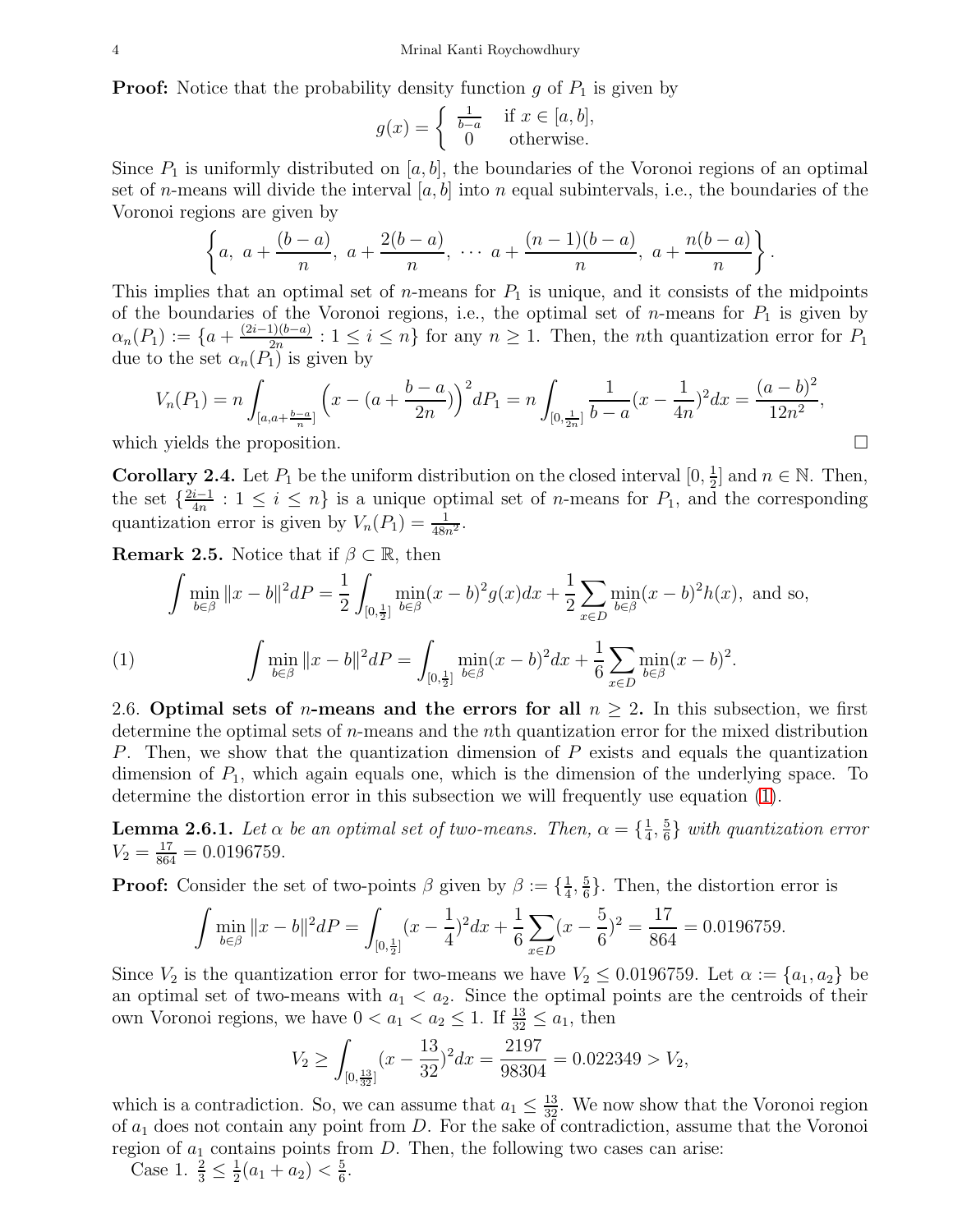Then,  $a_1 = E(X : X \in C \cup \{\frac{2}{3}\}) = \frac{17}{48}$  and  $a_2 = E(X : X \in \{\frac{5}{6}, 1\}) = \frac{11}{12}$ , and so  $\frac{1}{2}(a_1 + a_2) =$  $\frac{61}{96} < \frac{2}{3}$  $\frac{2}{3}$ , which is a contradiction.

Case 2.  $\frac{5}{6} \leq \frac{1}{2}$  $\frac{1}{2}(a_1 + a_2) < 1.$ 

Then,  $a_1 = E(X : X \in C \cup \{\frac{2}{3}, \frac{5}{6}\})$  $(\frac{5}{6})$ ) =  $\frac{9}{20}$  and  $a_2 = 1$ , and so  $\frac{1}{2}(a_1 + a_2) = \frac{29}{40} < \frac{5}{6}$  $\frac{5}{6}$ , which is a contradiction.

By Case 1 and Case 2, we can assume that the Voronoi region of  $a_1$  does not contain any point from  $D$ . We now show that the Voronoi region of  $a_2$  does not contain any point from C. Suppose that the Voronoi region of  $a_2$  contains points from C. Then, the distortion error is given by

$$
\int_{[0,\frac{1}{2}(a_1+a_2)]} (x-a_1)^2 dx + \int_{[\frac{1}{2}(a_1+a_2),\frac{1}{2}]} (x-a_2)^2 dx + \frac{1}{6} \sum_{x \in D} (x-a_2)^2
$$
  
=  $\frac{1}{108} (27a_1^3 + 27a_1^2a_2 - 27a_1a_2^2 - 27a_2^3 + 108a_2^2 - 117a_2 + 43),$ 

which is minimum when  $a_1 = \frac{5}{24}$  and  $a_2 = \frac{19}{24}$ , and the minimum value is  $\frac{37}{1728} = 0.021412 > V_2$ , which leads to a contradiction. So, we can assume that the Voronoi region of  $a_2$  does not contain any point from C. Thus, we have  $a_1 = \frac{1}{4}$  $\frac{1}{4}$  and  $a_2 = \frac{5}{6}$  $\frac{5}{6}$ , and the corresponding quantization error is  $V_2 = \frac{17}{864} = 0.0196759$ . This, completes the proof of the lemma.

**Lemma 2.6.2.** Let  $\alpha$  be an optimal set of three-means. Then,  $\alpha = \{0.191074, 0.573223, \frac{11}{12}\}\$ with quantization error  $V_3 = 0.0106152$ .

**Proof:** Let us consider the set of three-points  $\beta := \{0.191074, 0.573223, \frac{11}{12}\}\.$  Since  $0.382149 =$ 1  $\frac{1}{2}(0.191074 + 0.573223) < \frac{1}{2} < \frac{2}{3} < \frac{1}{2}$  $\frac{1}{2}\left(0.573223 + \frac{11}{12}\right) = 0.744945 < \frac{5}{6}$  $\frac{5}{6}$ , the distortion error due to the set  $\beta$  is given by

$$
\int \min_{b \in \beta} ||x - b||^2 dP = \int_{[0, 0.382149]} (x - 0.191074)^2 dx + \int_{[0.382149, \frac{1}{2}]} (x - 0.573223)^2 dx
$$
  
+  $\frac{1}{6} (\frac{2}{3} - 0.573223)^2 + \frac{1}{6} (\frac{5}{6} - \frac{11}{12})^2 + \frac{1}{6} (1 - \frac{11}{12})^2 = 0.0106152.$ 

Since  $V_3$  is the quantization error for three-means, we have  $V_3 \leq 0.0106152$ . Let  $\alpha := \{a_1, a_2, a_3\}$ be an optimal set of three-means with  $a_1 < a_2 < a_3$ . Since the optimal points are the centroids of their own Voronoi regions, we have  $0 < a_1 < a_2 < a_3 \leq 1$ . If  $\frac{3}{8} \leq a_1$ , then

$$
V_3 \ge \int_{[0,\frac{3}{8}]} (x - \frac{3}{8})^2 dx = \frac{9}{512} = 0.0175781 > V_3,
$$

which leads to a contradiction. So, we can assume that  $a_1 < \frac{3}{8}$  $\frac{3}{8}$ . If the Voronoi region of  $a_2$  does not contain any point from  $C$ , then as the points of  $D$  are equidistant from each other with equal probability, we will have either  $a_2 = \frac{1}{2}$  $rac{1}{2}(\frac{2}{3}+\frac{5}{6})$  $(\frac{5}{6}) = \frac{3}{4}$  and  $a_3 = 1$ , or  $a_2 = \frac{2}{3}$  $\frac{2}{3}$  and  $a_3 = \frac{1}{2}$  $\frac{1}{2}(\frac{5}{6}+1)=\frac{11}{12}.$ In any case, the distortion error is

$$
\int_{[0,\frac{1}{2}]} (x - \frac{1}{4})^2 dx + \frac{1}{6} \left( \left( \frac{2}{3} - \frac{3}{4} \right)^2 + \left( \frac{5}{6} - \frac{3}{4} \right)^2 \right) = \frac{11}{864} = 0.0127315 > V_3,
$$

which is a contradiction. So, we can assume that the Voronoi region of  $a_2$  contains points from C. If the Voronoi region of  $a_2$  does not contain any point from D, we must have  $a_1 = \frac{1}{8}$  $\frac{1}{8}$ ,  $a_2 = \frac{3}{8}$  $\frac{3}{8}$ and  $a_3 = \frac{5}{6}$  $\frac{5}{6}$ . Then, the distortion error is

$$
\int_{[0,\frac{1}{4}]} (x-\frac{1}{8})^2 dx + \int_{[\frac{1}{4},\frac{1}{2}]} (x-\frac{3}{8})^2 dx + \frac{1}{6}((\frac{2}{3}-\frac{5}{6})^2 + (1-\frac{5}{6})^2) = \frac{41}{3456} = 0.0118634 > V_3,
$$

which leads to a contradiction. Therefore, we can assume that the Voronoi region of  $a_2$  contains points from C as well as from D. We now show that the Voronoi region of  $a_2$  contains only the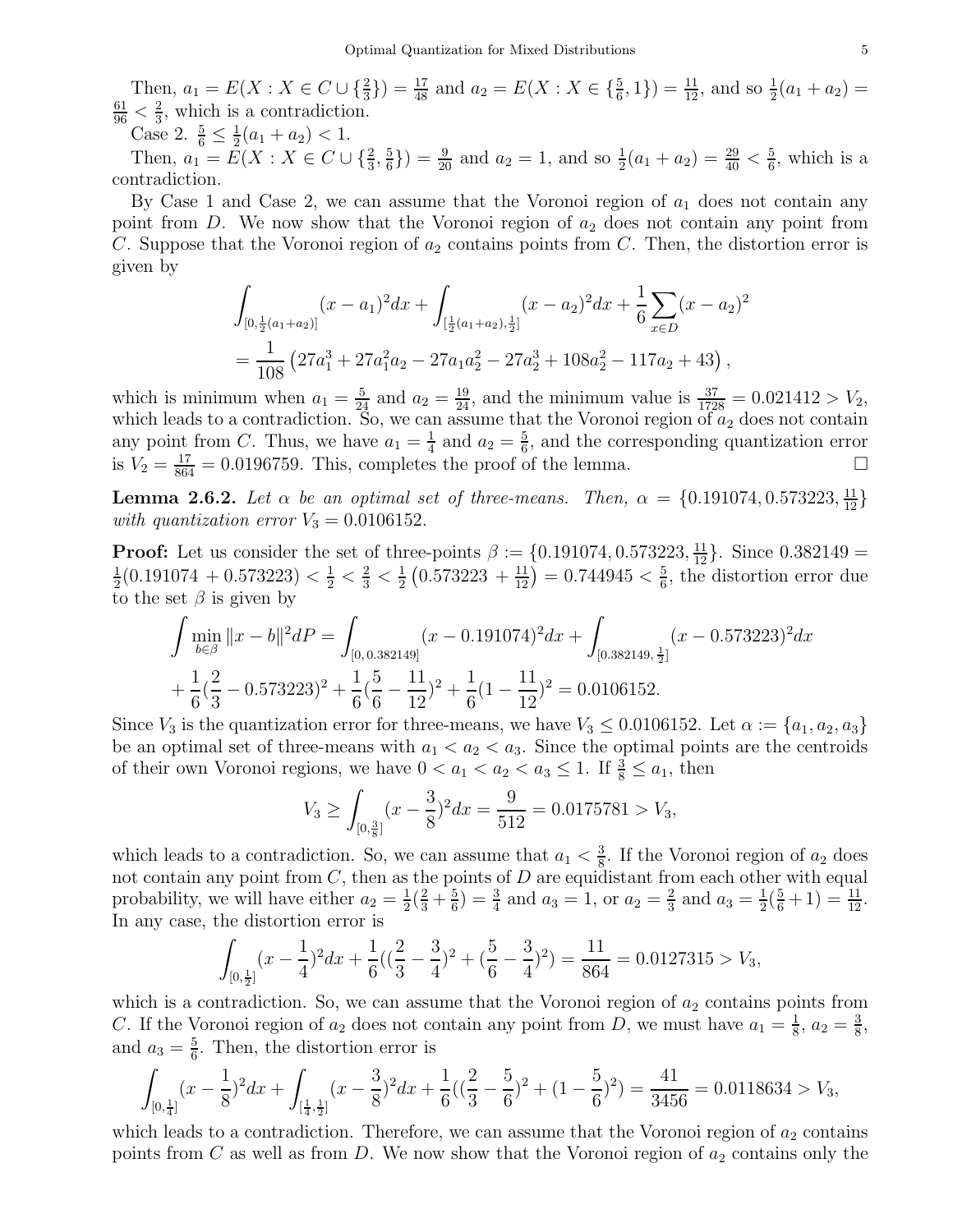point  $\frac{2}{3}$  from D. On the contrary, assume that the Voronoi region of  $a_2$  contains the points  $\frac{2}{3}$ and  $\frac{5}{6}$  from D. Then, we must have  $a_3 = 1$ , and so the distortion error is

$$
\int_{[0,\frac{a_1+a_2}{2}]} (x-a_1)^2 dx + \int_{[\frac{a_1+a_2}{2},\frac{1}{2}]} (x-a_2)^2 dx + \frac{1}{6} \left( (\frac{2}{3} - a_2)^2 + (\frac{5}{6} - a_2)^2 \right)
$$
  
=  $\frac{1}{108} \left( 27a_1^3 + 27a_1^2a_2 - 27a_1a_2^2 - 27a_2^3 + 90a_2^2 - 81a_2 + 25 \right),$ 

which is minimum when  $a_1 = \frac{1}{4}$  $\frac{1}{4}$  and  $a_2 = \frac{3}{4}$  $\frac{3}{4}$ , and the minimum value is  $\frac{11}{864} = 0.0127315 > V_3$ , which is a contradiction. Therefore, the Voronoi region of  $a_2$  contains only the point  $\frac{2}{3}$  from D. This implies  $a_3 = \frac{1}{2}$  $\frac{1}{2}(\frac{5}{6}+1)=\frac{11}{12}$ , and then the distortion error is

$$
\int_{[0,\frac{a_1+a_2}{2}]} (x-a_1)^2 dx + \int_{[\frac{a_1+a_2}{2},\frac{1}{2}]} (x-a_2)^2 dx + \frac{1}{6} (\frac{2}{3}-a_2)^2 + \frac{1}{6} ((1-\frac{11}{12})^2 + (\frac{5}{6}-\frac{11}{12})^2)
$$
  
=  $\frac{1}{144} (36a_1^3 + 36a_1^2a_2 - 36a_1a_2^2 - 36a_2^3 + 96a_2^2 - 68a_2 + 17),$ 

which is minimum when  $a_1 = 0.191074$  and  $a_2 = 0.573223$ , and the corresponding distortion error is  $V_3 = 0.0106152$ . Moreover, we have seen  $a_3 = \frac{11}{12}$ . Thus, the proof of the lemma is complete.  $\square$ 

**Lemma 2.6.3.** Let  $\alpha$  be an optimal set of four-means. Then,  $\alpha = \{\frac{1}{4}, \frac{1}{4}, \frac{1}{4}, \frac{1}{4}, \frac{1}{4}\}$  $\frac{1}{4}$ ,  $\frac{3}{8}$  $\frac{3}{8}, \frac{3}{4}$  $\frac{3}{4}$ , 1}, or  $\alpha =$  $\left\{\frac{1}{4}\right\}$  $\frac{1}{4}$ ,  $\frac{3}{8}$  $\frac{3}{8}, \frac{2}{3}$  $\frac{2}{3}, \frac{11}{12}$ , and the quantization error is  $V_4 = \frac{17}{3456} = 0.00491898$ .

**Proof:** Let us consider the set of four-points  $\beta := \{\frac{1}{4}\}$  $\frac{1}{4}$ ,  $\frac{3}{8}$  $\frac{3}{8}, \frac{3}{4}$  $\frac{3}{4}$ , 1}. Then, the distortion error due to the set  $\beta$  is

$$
\int \min_{b \in \beta} ||x - b||^2 dP = \int_{[0, \frac{1}{4}]} (x - \frac{1}{8})^2 dx + \int_{[\frac{1}{4}, \frac{1}{2}]} (x - \frac{3}{8})^2 dx + \frac{1}{6} \left( (\frac{2}{3} - \frac{3}{4})^2 + (\frac{5}{6} - \frac{3}{4})^2 \right) = \frac{17}{3456}.
$$

Since  $V_4$  is the quantization error for four-means, we have  $V_4 \leq \frac{17}{3456} = 0.00491898$ . Let  $\alpha :=$  ${a_1 < a_2 < a_3 < a_4}$  be an optimal set of four-means. Since the optimal points are the centroids of their own Voronoi regions, we have  $0 < a_1 < \cdots < a_4 \leq 1$ . If the Voronoi region of  $a_2$  does not contain points from  $C$ , then

$$
V_4 \ge \int_{[0,\frac{1}{2}]} (x - \frac{1}{4})^2 dx = \frac{1}{96} = 0.0104167 > V_4,
$$

which gives a contradiction, and so, we can assume that the Voronoi region of  $a_2$  contains points from C. If the Voronoi region of  $a_2$  contains points from D, then it can contain only the point 2  $\frac{2}{3}$  from D, and in that case  $a_3 = \frac{5}{6}$  $\frac{5}{6}$  and  $a_4 = 1$ , which leads to the distortion error as

$$
\int_{[0,\frac{a_1+a_2}{2}]} (x-a_1)^2 dx + \int_{[\frac{a_1+a_2}{2},\frac{1}{2}]} (x-a_2)^2 dx + \frac{1}{6}(\frac{2}{3}-a_2)^2
$$
  
=  $\frac{1}{216} (54a_1^3 + 54a_1^2a_2 - 54a_1a_2^2 - 54a_2^3 + 144a_2^2 - 102a_2 + 25),$ 

which is minimum when  $a_1 = 0.191074$  and  $a_2 = 0.573223$ , and then, the minimum value is  $0.00830043 > V_4$ , which is a contradiction. So, the Voronoi region of  $a_2$  does not contain any point from D. If the Voronoi region of  $a_3$  does not contain any point from D, then  $a_4 = \frac{5}{6}$ 6 yielding

$$
V_4 \ge \frac{1}{6} \left( \left( \frac{2}{3} - \frac{5}{6} \right)^2 + (1 - \frac{5}{6})^2 \right) = \frac{1}{108} = 0.00925926 > V_4,
$$

which leads to a contradiction. So, the Voronoi region of  $a_3$  contains at least one point from  $D$ . Suppose that the Voronoi region of  $a_3$  contains points from C as well. Then, the following two cases can arise:

Case 1.  $\frac{2}{3} \in M(a_3|\alpha)$ .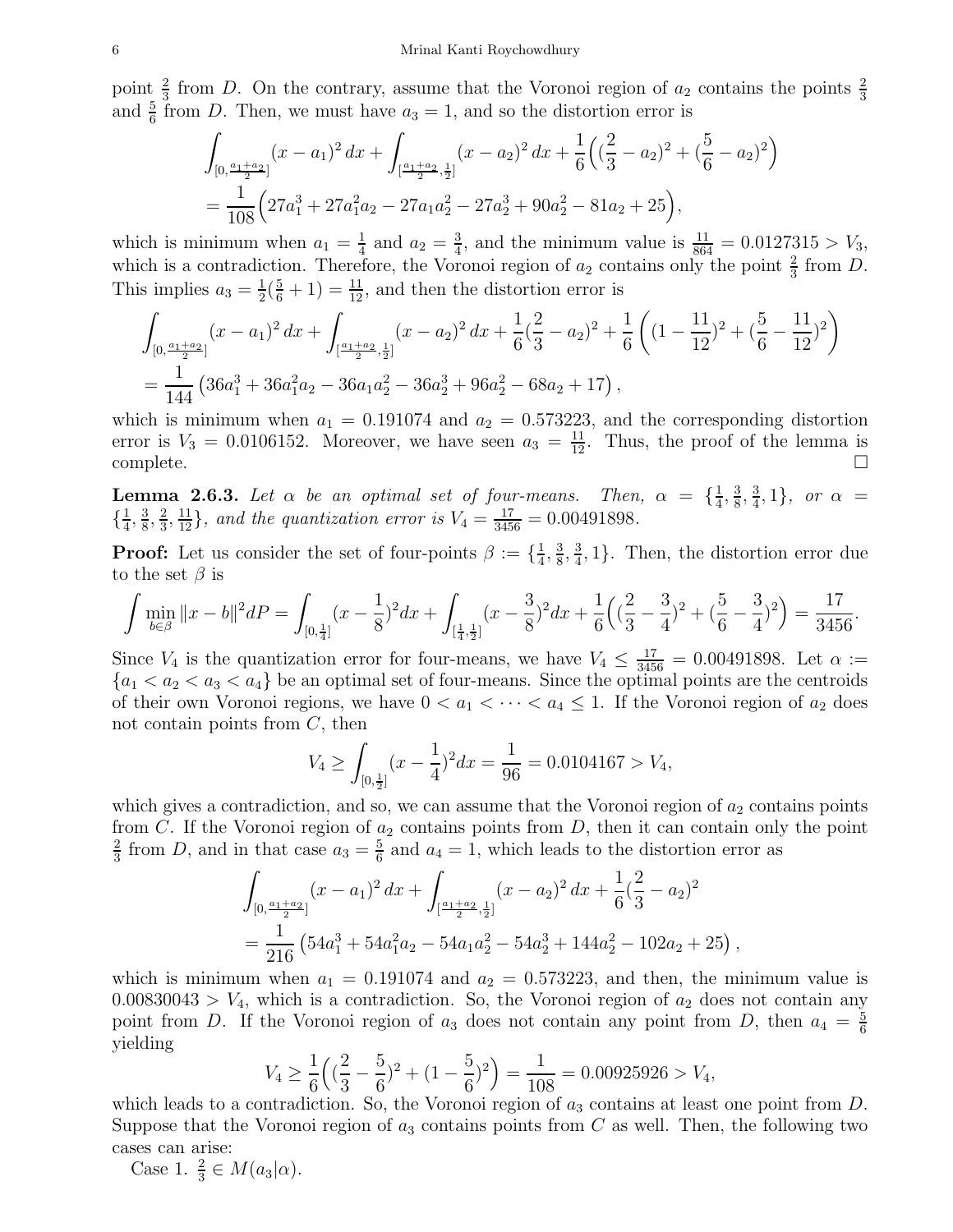Then,  $a_4 = \frac{11}{12}$ , and the distortion error is

$$
\int_{[0,\frac{a_1+a_2}{2}]} (x-a_1)^2 dx + \int_{[\frac{a_1+a_2}{2},\frac{a_2+a_3}{2}]} (x-a_2)^2 dx + \int_{[\frac{a_2+a_3}{2},\frac{1}{2}]} (x-a_3)^2 dx + \frac{1}{6} (\frac{2}{3}-a_3)^2 + \frac{1}{6} ((1-\frac{11}{12})^2 + (\frac{5}{6}-\frac{11}{12})^2)
$$
  
=  $\frac{1}{144} (36a_1^3 + 36a_1^2a_2 - 36a_1a_2^2 + 4(9a_2^2 - 17)a_3 + (96-36a_2)a_3^2 - 36a_3^3 + 17)$ 

which is minimum if  $a_1 = 0.118238$ ,  $a_2 = 0.354715$ , and  $a_3 = 0.645285$ , and the minimum value is  $0.00506623 > V_4$ , which is a contradiction.

Case 2. 
$$
\left\{\frac{2}{3}, \frac{5}{6}\right\} \subset M(a_3|\alpha)
$$
.

Then,  $a_4 = 1$ , and the corresponding distortion error is

$$
\int_{[0,\frac{a_1+a_2}{2}]} (x-a_1)^2 dx + \int_{[\frac{a_1+a_2}{2},\frac{a_2+a_3}{2}]} (x-a_2)^2 dx + \int_{[\frac{a_2+a_3}{2},\frac{1}{2}]} (x-a_3)^2 dx
$$
  
+  $\frac{1}{6} ((\frac{2}{3}-a_3)^2 + (\frac{5}{6}-a_3)^2)$   
=  $\frac{1}{108} (27a_1^3 + 27a_1^2a_2 - 27a_1a_2^2 + 27(a_2^2 - 3)a_3 + (90 - 27a_2)a_3^2 - 27a_3^3 + 25)$ 

which is minimum if  $a_1 = 0.0990219$ ,  $a_2 = 0.297066$ , and  $a_3 = 0.702934$ , and the minimum value is  $0.00680992 > V_4$ , which gives a contradiction.

By Case 1 and Case 2, we can assume that the Voronoi region of  $a_3$  does not contain any point from C. Thus, we have  $(a_1 = \frac{1}{4})$  $\frac{1}{4}$ ,  $a_2 = \frac{3}{8}$  $\frac{3}{8}$ ,  $a_3 = \frac{3}{4}$  $\frac{3}{4}$ , and  $a_4 = 1$ ), or  $(a_1 = \frac{1}{4})$  $\frac{1}{4}$ ,  $a_2 = \frac{3}{8}$  $\frac{3}{8}$ ,  $a_3 = \frac{2}{3}$  $\frac{2}{3}$ , and  $a_4 = \frac{11}{12}$ , and the corresponding quantization error is  $V_4 = \frac{17}{3456} = 0.00491898$ .

<span id="page-7-0"></span>**Lemma 2.6.4.** Let  $\alpha$  be an optimal set of five-means. Then,  $\alpha = \{\frac{1}{8}, \frac{1}{8}\}$  $\frac{1}{8}$ ,  $\frac{3}{8}$  $\frac{3}{8}, \frac{2}{3}$  $\frac{2}{3}, \frac{5}{6}$  $\frac{5}{6}, 1$ , and the corresponding quantization error is  $V_5 = \frac{1}{384} = 0.00260417$ .

**Proof:** Consider the set of five points  $\beta := \{\frac{1}{4}\}$  $\frac{1}{4}$ ,  $\frac{3}{8}$  $\frac{3}{8}, \frac{2}{3}$  $\frac{2}{3}, \frac{5}{6}$  $\frac{5}{6}$ , 1}. The distortion error due to the set  $\beta$ is given by

$$
\int \min_{b \in \beta} \|x - b\|^2 dP = \int_{[0, \frac{1}{4}]} (x - \frac{1}{8})^2 dx + \int_{[\frac{1}{4}, \frac{1}{2}]} (x - \frac{3}{8})^2 dx = \frac{1}{384} = 0.00260417.
$$

Since  $V_5$  is the quantization error for five-means, we have  $V_5 \leq 0.00260417$ . Let  $\alpha := \{a_1 < a_2 < a_3\}$  $a_3 < a_4 < a_5$  be an optimal set of five-means. Since the optimal points are the centroids of their own Voronoi regions, we have  $0 < a_1 < \cdots < a_5 \leq 1$ . If the Voronoi region of  $a_3$  does not contain any point from D, then we must have  $a_1 = \frac{1}{12}$ ,  $a_2 = \frac{1}{4}$  $\frac{1}{4}$ ,  $a_3 = \frac{5}{12}$ ,  $a_4 = \frac{3}{4}$  $\frac{3}{4}$ , and  $a_4 = 1$ , or  $a_1 = \frac{1}{12}, a_2 = \frac{1}{4}$  $\frac{1}{4}$ ,  $a_3 = \frac{5}{12}$ ,  $a_4 = \frac{2}{3}$  $\frac{2}{3}$ , and  $a_4 = \frac{11}{12}$  yielding the distortion error

$$
3\int_{[0,\frac{1}{6}]}(x-\frac{1}{12})^2dx+\frac{1}{6}\left((\frac{2}{3}-\frac{3}{4})^2+(\frac{5}{6}-\frac{3}{4})^2\right)=\frac{1}{288}=0.00347222>V_5,
$$

which is a contradiction. So, we can assume that the Voronoi region of  $a_3$  contains a point from D. In that case, we must have  $a_4 = \frac{5}{6}$  $\frac{5}{6}$  and  $a_5 = 1$ . Suppose that the Voronoi region of  $a_3$ contains points from C as well. Then, the distortion error is

$$
\int_{[0,\frac{a_1+a_2}{2}]} (x-a_1)^2 dx + \int_{[\frac{a_1+a_2}{2},\frac{a_2+a_3}{2}]} (x-a_2)^2 dx + \int_{[\frac{a_2+a_3}{2},\frac{1}{2}]} (x-a_3)^2 dx + \frac{1}{6} (\frac{2}{3}-a_3)^2
$$
  
=  $\frac{1}{216} (54a_1^3 + 54a_1^2a_2 - 54a_1a_2^2 + 6(9a_2^2 - 17) a_3 - 18(3a_2 - 8)a_3^2 - 54a_3^3 + 25),$ 

which is minimum if  $a_1 = 0.118238$ ,  $a_2 = 0.354715$ , and  $a_3 = 0.645285$ , and the minimum value is  $0.00275142 > V_5$ , which is a contradiction. So, the Voronoi region of  $a_3$  does not contain any point from C yielding  $a_1 = \frac{1}{8}$  $\frac{1}{8}$ ,  $a_2 = \frac{3}{8}$  $\frac{3}{8}$ ,  $a_3 = \frac{2}{3}$  $\frac{2}{3}$ ,  $a_4 = \frac{5}{6}$  $\frac{5}{6}$  and  $a_5 = 1$ , and the corresponding quantization error is  $V_5 = \frac{1}{384} = 0.00260417$ . Thus, the proof of the lemma is complete.  $\Box$ 

,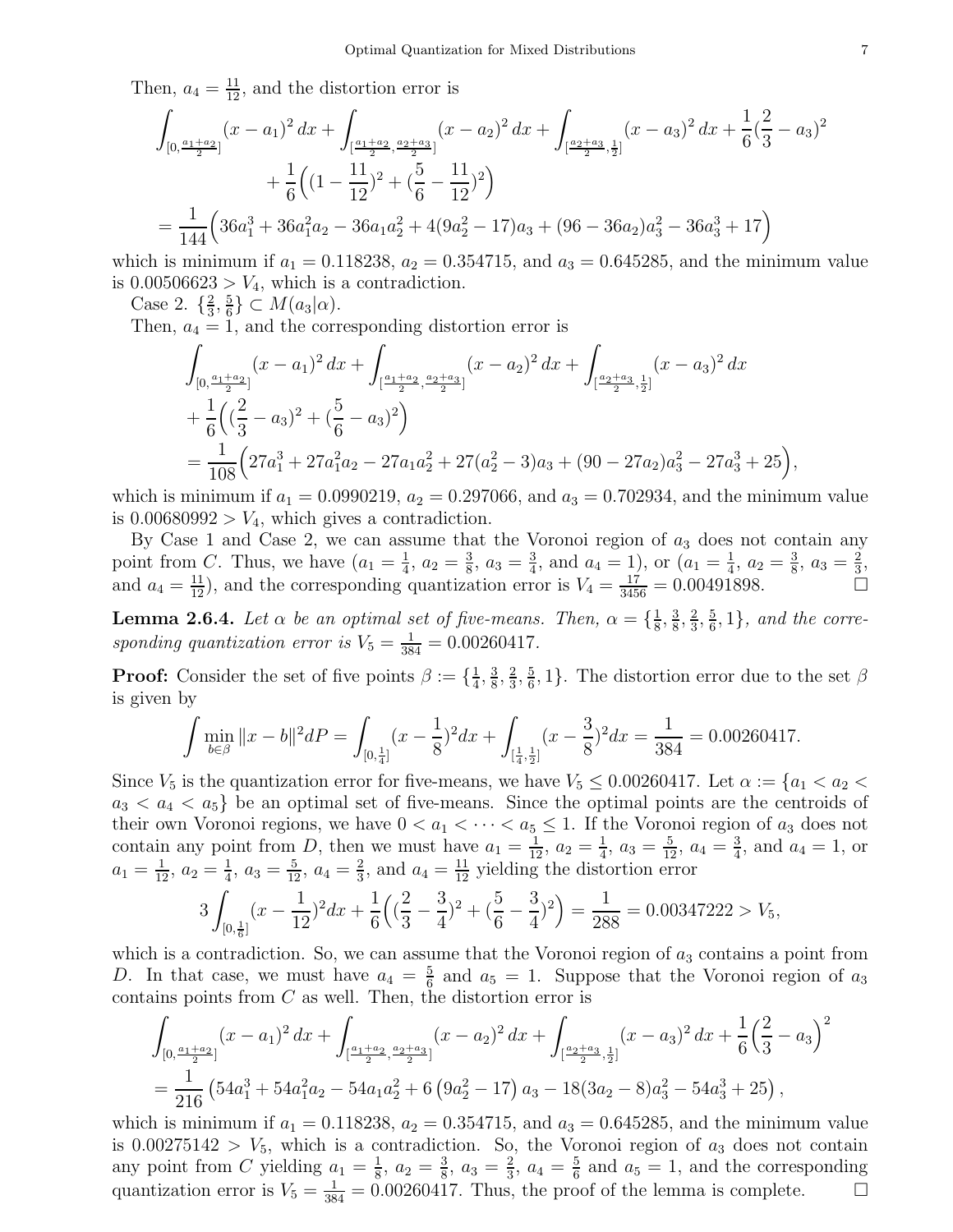<span id="page-8-0"></span>**Theorem 2.6.5.** Let  $n \in \mathbb{N}$  and  $n \geq 5$ , and let  $\alpha_n$  be an optimal set of n-means for P and  $\alpha_n(P_1)$  be the optimal set of n-means with respect to  $P_1$ . Then,

$$
\alpha_n(P) = \alpha_{n-3}(P_1) \cup D
$$
, and  $V_n(P) = \frac{1}{2}V_{n-3}(P_1)$ .

**Proof:** If  $n = 5$ , by Lemma [2.6.4,](#page-7-0) we have  $\alpha_5(P) = \{\frac{1}{8}\}$  $\frac{1}{8}, \frac{3}{8}$  $\frac{3}{8}, \frac{2}{3}$  $\frac{2}{3}, \frac{5}{6}$  $\frac{5}{6}$ , 1} and  $V_5(P) = \frac{1}{384}$ , which by Corollary [2.4](#page-4-2) yields that  $\alpha_5(P) = \alpha_2(P_1) \cup D$  and  $V_5(P) = \frac{1}{2}V_2(P_1)$ , i.e., the theorem is true for  $n = 5$ . Proceeding in the similar way, as Lemma [2.6.4,](#page-7-0) we can show that the theorem is true for  $n = 6$  and  $n = 7$ . We now show that the theorem is true for all  $n \geq 8$ . Consider the set of eight points  $\beta := \{\frac{1}{20}, \frac{3}{20}, \frac{1}{4}\}$  $\frac{1}{4}$ ,  $\frac{7}{20}$ ,  $\frac{9}{20}$ ,  $\frac{2}{3}$  $\frac{2}{3}, \frac{5}{6}$  $\frac{5}{6}$ , 1}. The distortion error due to set  $\beta$  is given by

$$
\int \min_{b \in \beta} \|x - b\|^2 dP = 5 \int_{[0, \frac{1}{10}]} (x - \frac{1}{20})^2 dx = \frac{1}{2400} = 0.000416667.
$$

Since  $V_n$  is the nth quantization error for n-means for  $n \geq 8$ , we have  $V_n \leq V_8 \leq 0.000416667$ . Let  $\alpha_n := \{a_1 < a_2 < \cdots < a_n\}$  be an optimal set of *n*-means for  $n \geq 8$ , where  $0 < a_1 < \cdots < a_n \leq 1$ . To prove the first part of the theorem, it is enough to show that  $M(a_{n-2}|\alpha_n)$  does not contain any point from C, and  $M(a_{n-3}|\alpha_n)$  does not contain any point from D. If  $M(a_{n-2}|\alpha_n)$  does not contain any point from  $D$ , then

$$
V_n \ge \frac{1}{6} \left( \left( \frac{2}{3} - \frac{3}{4} \right)^2 + \left( \frac{5}{6} - \frac{3}{4} \right)^2 \right) = \frac{1}{432} = 0.00231481 > V_n,
$$

which leads to a contradiction. So,  $M(a_{n-2}|\alpha_n)$  contains a point, in fact the point  $\frac{2}{3}$ , from D. If  $M(a_{n-2}|\alpha_n)$  does not contain points from C, then  $a_{n-2} = \frac{2}{3}$  $\frac{2}{3}$ . Suppose that  $M(a_{n-2}|\alpha_n)$  contains points from C. Then,  $\frac{2}{3} \leq \frac{1}{2}$  $\frac{1}{2}(a_{n-2} + a_{n-1})$  implies  $a_{n-2} \ge \frac{4}{3} - a_{n-1} = \frac{4}{3} - \frac{5}{6} = \frac{1}{2}$  $\frac{1}{2}$ . The following three cases can arise:

Case 1. 
$$
\frac{1}{2} \le a_{n-2} \le \frac{7}{12}
$$
.  
\nThen,  $V_n \ge \frac{1}{6}(\frac{2}{3} - \frac{7}{12})^2 = \frac{1}{864} = 0.00115741 > V_n$ , which is a contradiction.  
\nCase 2.  $\frac{7}{12} \le a_{n-2} \le \frac{5}{8}$ .  
\nThen,  $\frac{1}{2}(a_{n-3} + a_{n-2}) < \frac{1}{2}$  implying  $a_{n-3} < 1 - a_{n-2} \le 1 - \frac{7}{12} = \frac{5}{12}$ , and so  
\n $V_n \ge \int_{[\frac{5}{12}, \frac{1}{2}]} \left(x - \frac{5}{12}\right)^2 dx + \frac{1}{6} \left(\frac{2}{3} - \frac{5}{8}\right)^2 = \frac{5}{10368} = 0.000482253 > V_n$ ,

which leads to a contradiction.

Case 3. 
$$
\frac{5}{8} \le a_{n-2}
$$
.  
Then,  $\frac{1}{2}(a_{n-3} + a_{n-2}) < \frac{1}{2}$  implying  $a_{n-3} < 1 - a_{n-2} \le 1 - \frac{5}{8} = \frac{3}{8}$ , and so  

$$
V_n \ge \int_{\left[\frac{3}{8}, \frac{1}{2}\right]} \left(x - \frac{3}{8}\right)^2 dx = \frac{1}{1536} = 0.000651042 > V_n,
$$

which gives contradiction.

Thus, in each case we arrive at a contradiction yielding the fact that  $M(a_{n-2}|\alpha_n)$  does not contain any point from C. If  $M(a_{n-3}|\alpha)$  contains any point from D, say  $\frac{2}{3}$ , then we will have

$$
M(a_{n-2}|\alpha) \cup M(a_{n-1}|\alpha) \cup M(a_n|\alpha) = \{\frac{5}{6}, 1\},\
$$

which by Proposition [1.1](#page-1-0) implies that either  $a_{n-2} = a_{n-1} = \frac{5}{6}$  $\frac{5}{6}$ , and  $a_n = 1$ , or  $a_{n-2} = \frac{5}{6}$  $\frac{5}{6}$ , and  $a_{n-1} = a_n = 1$ , which contradicts the fact that  $0 < a_1 < \cdots < a_{n-2} < a_{n-1} < a_n \leq 1$ . Thus,  $M(a_{n-3}|\alpha)$  does not contain any point from D. Hence,  $\alpha_n(P) = \alpha_{n-3}(P_1) \cup D$ , and so,

$$
V_n(P) = \int_C \min_{a \in \alpha_{n-3}(P_1)} (x-a)^2 dx + \frac{1}{6} \sum_{x \in D} \min_{a \in D} (x-a)^2 = \frac{1}{2} \int_C \min_{a \in \alpha_{n-3}(P_1)} (x-a)^2 2 dx
$$

implying  $V_n(P) = \frac{1}{2} V_{n-3}(P_1)$ . Thus, the proof of the theorem is complete.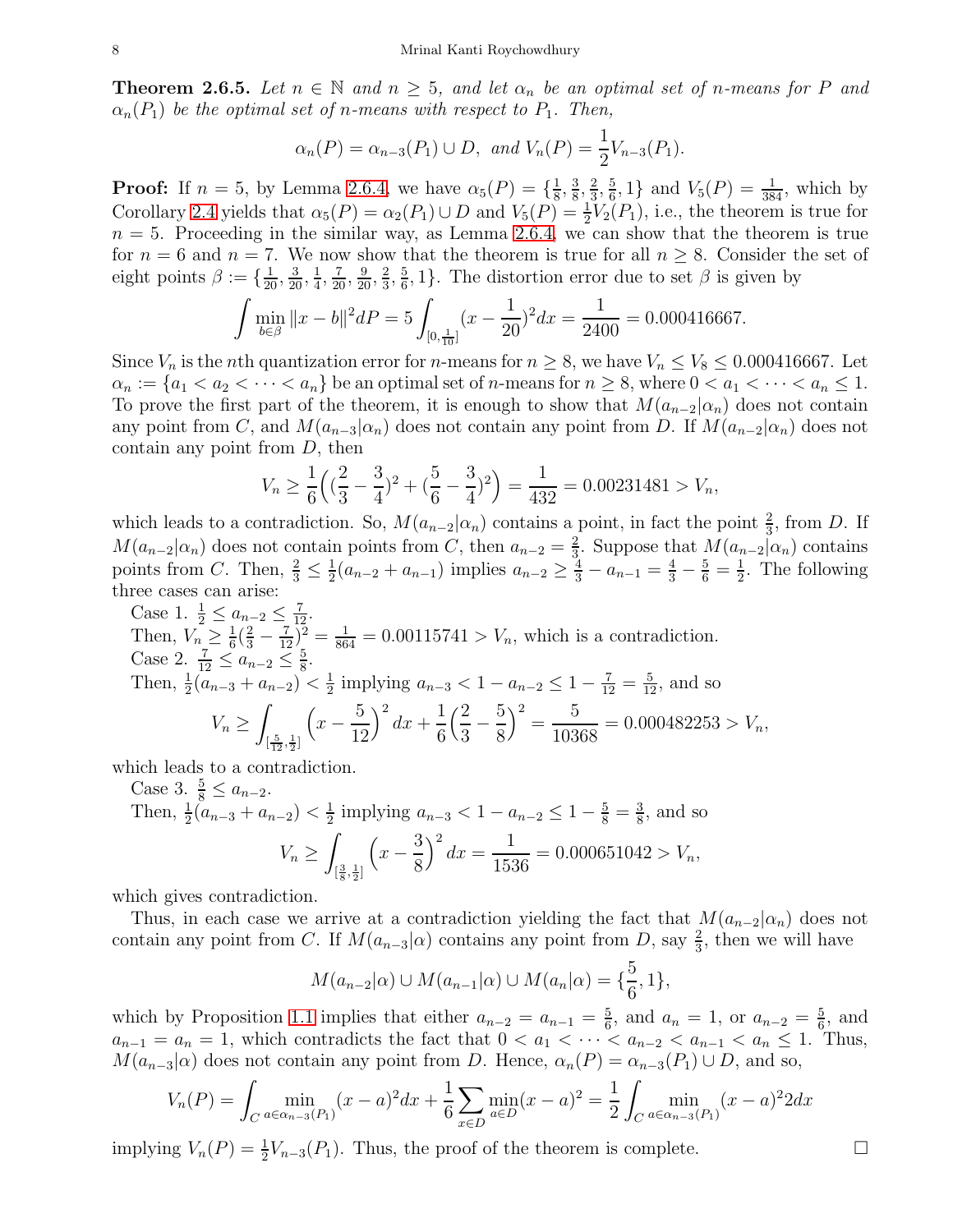<span id="page-9-0"></span>Proposition 2.7. Let P be the mixed distribution as defined before. Then,

$$
\lim_{n \to \infty} n^2 V_n(P) = \frac{1}{96}.
$$

**Proof:** By Corollary [2.4](#page-4-2) and Theorem [2.6.5,](#page-8-0) we have

$$
\lim_{n \to \infty} n^2 V_n(P) = \frac{1}{2} \lim_{n \to \infty} n^2 V_{n-3}(P_1) = \frac{1}{2} \lim_{n \to \infty} \frac{n^2}{48(n-3)^2} = \frac{1}{96},
$$

and thus, the proposition is yielded.  $\square$ 

<span id="page-9-1"></span>**Remark 2.8.** By Proposition [2.7,](#page-9-0) it follows that  $\lim_{n \to \infty} n^2 V_n(P) = \frac{1}{96}$ , i.e., one-dimensional quantization coefficient for the mixed distribution  $\overline{P}$  is finite and positive implying the fact that the quantization dimension of the mixed distribution  $P$  exists, and equals one, which is the dimension of the underlying space. It is known that for a probability measure  $P$  on  $\mathbb{R}^d$  with non-vanishing absolutely continuous part  $\lim_{n\to\infty} n^{\frac{2}{d}}V_n(P)$  is finite and strictly positive, i.e., the quantization dimension of  $P$  exists, and equals the dimension  $d$  of the underlying space (see  $[BW]$ ). Thus, for the mixed distribution  $P$  considered in this section, we see that  $D(P) = D(P_1) = 1.$ 

#### 3. A rule to determine optimal quantizers

<span id="page-9-2"></span>Let  $0 < p < 1$  be fixed. Let P be a mixed distribution given by  $P = pP_1 + (1-p)P_2$  with the support of  $P_1$  equals C and the support of  $P_2$  equals D, such that  $P_1$  is continuous on C, and  $P_2$ is discrete on D, and  $D \subset C$ . It is well-known that the optimal set of one-mean consists of the expected value and the corresponding quantization error is the variance  $V$  of the  $P$ -distributed random variable X. Assume that  $P_1$  is absolutely continuous on  $C := [0, 1]$ , and  $P_2$  is discrete on  $D := \{0, 1\}$ . Then, in the following note we give a rule how to obtain the optimal sets of *n*-means for the mixed distribution P for any  $n \geq 2$ .

<span id="page-9-4"></span>Note 3.1. Let  $\alpha_n := \{a_1, a_2, \dots, a_n\}$  be an optimal set of *n*-means for P such that  $0 \le a_1 <$  $a_2 < \cdots < a_n \leq 1$ . Write

(2) 
$$
M(a_i|\alpha_n) := \begin{cases} \left[\frac{0}{4}, \frac{a_1 + a_2}{2}\right] & \text{if } i = 1, \\ \left[\frac{a_{i-1} + a_i}{2}, \frac{a_i + a_{i+1}}{2}\right] & \text{if } 2 \le i \le n - 1, \\ \left[\frac{a_{n-1} + a_n}{2}, 1\right] & \text{if } i = n, \end{cases}
$$

where  $M(a_i|\alpha_n)$  represent the Voronoi regions of  $a_i$  for all  $1 \leq i \leq n$  with respect to the set  $\alpha_n$ . Since the optimal points are the centroids of their own Voronoi regions, we have  $a_i = E(X : X \in$  $M(a_i|\alpha_n)$  for all  $1 \leq i \leq n$ . Solving the *n* equations one can obtain the optimal sets of *n*-means for the mixed distribution  $P$ . Once, an optimal set of *n*-means is known, the corresponding quantization error can easily be determined.

Let us now give the following proposition.

<span id="page-9-3"></span>**Proposition 3.2.** Let  $\alpha_n$  be an optimal set of n-means and  $V_n$  is the corresponding quantization error for  $n \geq 2$  for the mixed distribution  $P := \frac{1}{2}P_1 + \frac{1}{2}$  $\frac{1}{2}P_2$  such that  $P_1$  is uniformly distributed on  $C := [0, 1]$  with probability density function g given by

$$
g(x) = \begin{cases} 1 & \text{if } x \in C, \\ 0 & \text{otherwise,} \end{cases}
$$

and  $P_2$  is discrete on  $D := \{1\}$  with mass function h given by  $h(1) = 1$ . Then, for  $n \geq 2$ ,

$$
\alpha_n := \left\{ \frac{(2i-1)\left(-\sqrt{n^2 - n + 1} + 2n - 1\right)}{2(n-1)n} : 1 \le i \le n \right\}
$$
  

$$
\frac{n^2 - 4\left(\sqrt{n^2 - n + 1} + 1\right)n + 2\sqrt{n^2 - n + 1} + 7}{n^2 - 4\left(\sqrt{n^2 - n + 1} + 1\right)n}.
$$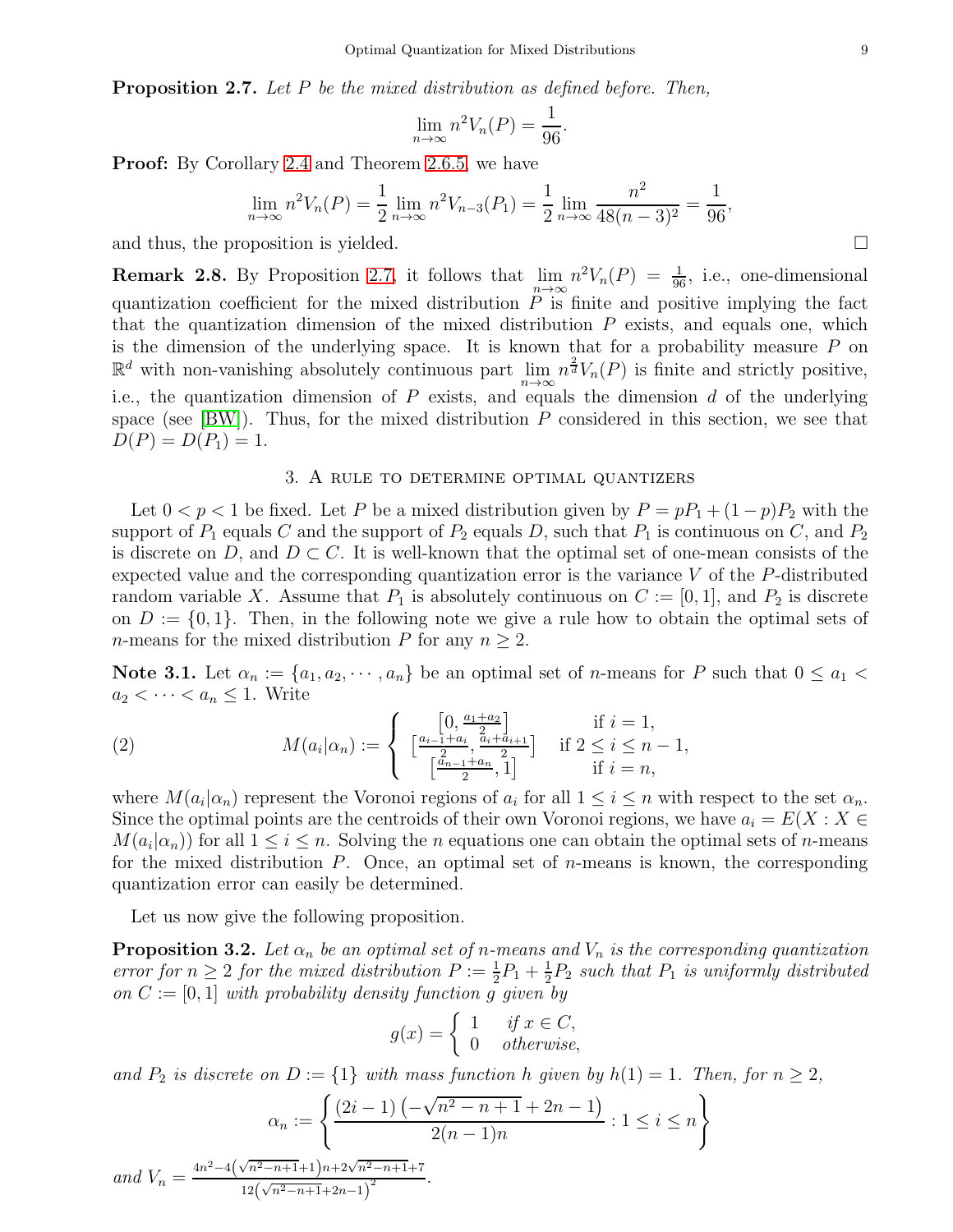**Proof:** As mentioned in Note [3.1,](#page-9-4) solving the *n* equations  $a_i = E(X : X \in M(a_i|\alpha))$ , we obtain

$$
a_i = \frac{(2i-1)\left(-\sqrt{n^2 - n + 1} + 2n - 1\right)}{2(n-1)n},
$$

for all  $1 \leq i \leq n$ , and hence, the corresponding quantization error is given by

$$
V_n = \int_0^{\frac{1}{2}(a_1 + a_2)} (x - a_1)^2 dx + \sum_{i=2}^{n-1} \int_{\frac{1}{2}(a_{i-1} + a_i)}^{\frac{1}{2}(a_i + a_{i+1})} (x - a_i)^2 dx + \int_{\frac{1}{2}(a_{n-1} + a_n)}^1 (x - a_n)^2 dx + \frac{1}{2}(a_n - 1)^2,
$$

which upon simplification yields  $V_n = \frac{4n^2 - 4(\sqrt{n^2 - n + 1} + 1)n + 2\sqrt{n^2 - n + 1} + 7}{12(\sqrt{n^2 - n + 1} + 2n)^2}$  $12(\sqrt{n^2-n+1}+2n-1)$  $\frac{n+1}{2}$ . Thus, the proof of the proposition is complete.  $\Box$ 

<span id="page-10-0"></span>**Remark 3.3.** Let  $P_1$  be absolutely continuous on  $C := [0, 1]$  and  $P_2$  be discrete on D with  $D \subset C$ . Then, if  $D := \{0, 1\}$ , the system of equations in [\(3\)](#page-12-0) has a unique solution implying that there exists a unique optimal set of n-means for the mixed distribution  $P := pP_1 + (1-p)P_2$  for each  $n \in \mathbb{N}$ . If  $D \cap Int(C)$  is nonempty, where  $Int(C)$  represents the interior of C, then as it is seen in Proposition [3.4,](#page-10-1) the optimal sets of n-means for the mixed distribution P for all  $n \in \mathbb{N}$ is not necessarily unique.

<span id="page-10-1"></span>Proposition 3.4. Let  $P := \frac{1}{2}P_1 + \frac{1}{2}$  $\frac{1}{2}P_2$ , where  $P_1$  is uniformly distributed on  $C := [0,1]$  and  $P_2$ is discrete on  $D := \{\frac{1}{2}\}$  $\frac{1}{2}$ . Then, P has two different optimal sets of two-means.

**Proof:** Let  $\alpha := \{a_1, a_2\}$  be an optimal set of two means for P with  $0 < a_1 < a_2 < 1$ . Then, P-almost surely, we have  $C = M(a_1|\alpha) \cup M(a_2|\alpha)$  implying that either  $\frac{1}{2} \in M(a_1|\alpha)$ , or 1  $\frac{1}{2} \in M(a_2|\alpha)$ . First, assume that  $\frac{1}{2} \in M(a_1|\alpha)$ , i.e.,  $0 < a_1 < \frac{1}{2} \leq \frac{1}{2}$  $\frac{1}{2}(a_1 + a_2)$ . Then,

$$
a_1 = E(X : X \in [0, \frac{1}{2}(a_1 + a_2)]) = \frac{\int_0^{\frac{a+b}{2}} x \, dx + \frac{1}{2}}{\int_0^{\frac{a+b}{2}} 1 \, dx + 1} = \frac{a^2 + 2ab + b^2 + 4}{4(a+b+2)}, \text{ and}
$$

$$
a_2 = E(X : X \in [\frac{1}{2}(a_1 + a_2), 1]) = \frac{\int_{\frac{a+b}{2}}^{\frac{1}{2}} x \, dx}{\int_{\frac{a+b}{2}}^{\frac{1}{2}} 1 \, dx} = \frac{1}{4}(a+b+2).
$$

Solving the above two equations, we have  $a_1 = \frac{1}{4}$  $\frac{1}{4}(-5+3\sqrt{5})$  and  $a_2 = \frac{1}{4}$  $\frac{1}{4}(1+\sqrt{5})$ , and the corresponding quantization error is given by

$$
V_2(P) = \int \min_{a \in \alpha} ||x - a||^2 dP = \frac{1}{2} \int \min_{a \in \alpha} (x - a)^2 dP_1 + \frac{1}{2} \int \min_{a \in \alpha} (x - a)^2 dP_2
$$
  
=  $\frac{1}{2} \int_0^{\frac{a_1 + a_2}{2}} (x - a_1)^2 dx + \frac{1}{2} \int_{\frac{a_1 + a_2}{2}}^1 (x - a_2)^2 dx + \frac{1}{2} (\frac{1}{2} - a_1)^2 = 0.0191242.$ 

Next, assume that  $\frac{1}{2} \in M(a_2|\alpha)$ , i.e.,  $\frac{1}{2}(a_1 + a_2) \le \frac{1}{2} < a_2 < 1$ . Then,

$$
a_1 = E(X : X \in [0, \frac{1}{2}(a_1 + a_2)]) = \frac{\int_0^{\frac{a+b}{2}} x \, dx}{\int_0^{\frac{a+b}{2}} 1 \, dx} = \frac{a+b}{4}, \text{ and}
$$

$$
a_2 = E(X : X \in [\frac{1}{2}(a_1 + a_2), 1]) = \frac{\int_{\frac{a+b}{2}}^{1} 1x \, dx + \frac{1}{2}}{\int_{\frac{a+b}{2}}^{1} 1 \, dx + 1} = \frac{a^2 + 2ab + b^2 - 8}{4(a+b-4)}.
$$

Solving the above two equations, we have  $a_1 = \frac{1}{4}$  $\frac{1}{4}(3-\sqrt{5})$  and  $a_2=\frac{3}{4}$  $\frac{3}{4}(3-\sqrt{5})$ , and as before, the corresponding quantization error is give by

$$
V_2(P) = \frac{1}{2} \int_0^{\frac{a_1 + a_2}{2}} (x - a_1)^2 dx + \frac{1}{2} \int_{\frac{a_1 + a_2}{2}}^1 (x - a_2)^2 dx + \frac{1}{2} \left(\frac{1}{2} - a_2\right)^2 = 0.0191242.
$$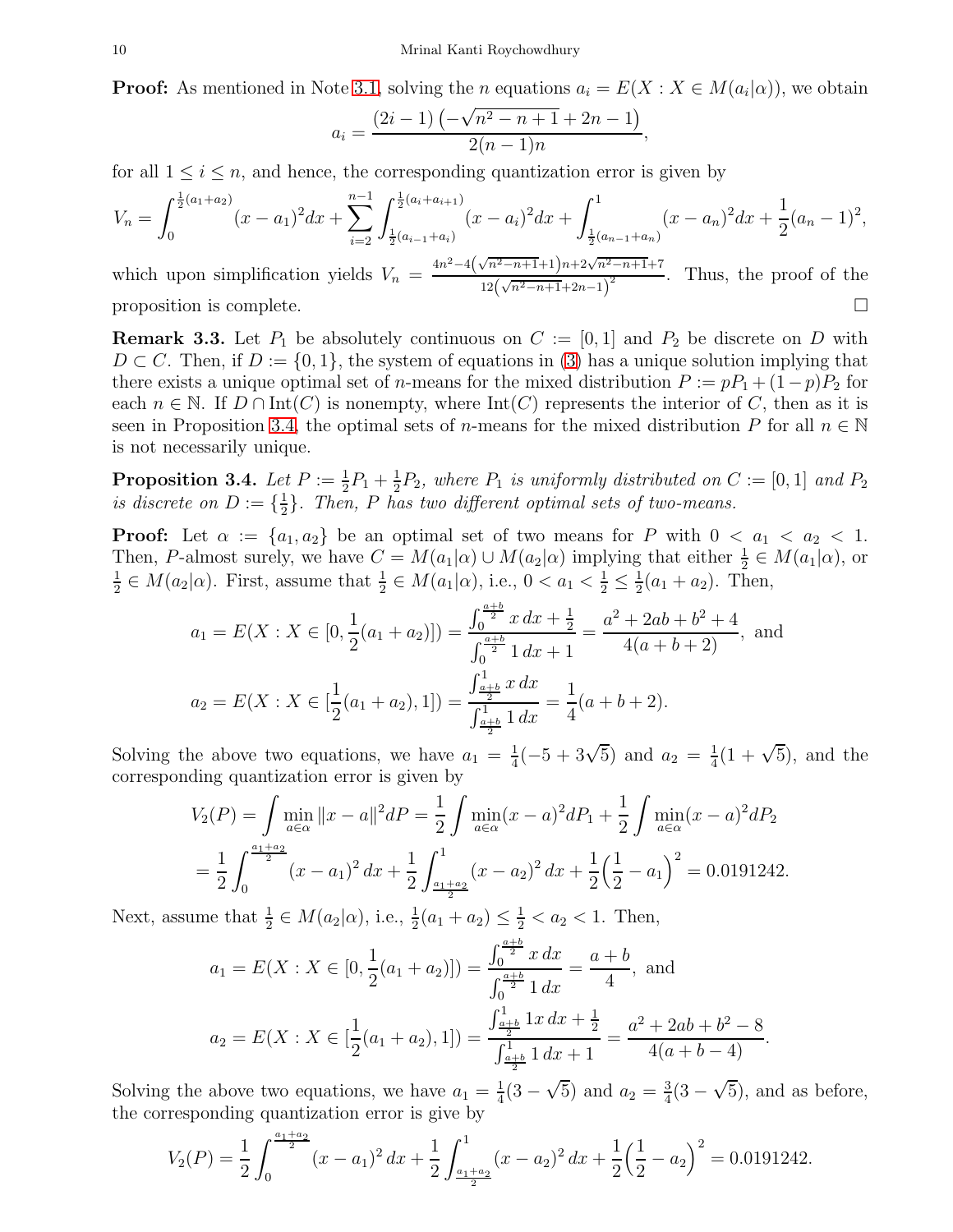### 4. QUANTIZATION WITH  $P_1$  a CANTOR DISTRIBUTION AND  $P_2$  DISCRETE

<span id="page-11-0"></span>In this section, we consider a mixed distribution  $P := \frac{1}{2}P_1 + \frac{1}{2}$  $\frac{1}{2}P_2$ , where  $P_1$  is a Cantor distribution given by  $P_1 = \frac{1}{2}$  $\frac{1}{2}P_1 \circ S_1^{-1} + \frac{1}{2}$  $\frac{1}{2}P_1 \circ S_2^{-1}$ , where  $S_1(x) = \frac{1}{3}x$  and  $S_2(x) = \frac{1}{3}x + \frac{1}{3}$  $rac{1}{3}$  for all  $x \in \mathbb{R}$ , and  $P_2$  is a discrete distribution on  $D := \{\frac{2}{3}\}$  $\frac{2}{3}, \frac{5}{6}$  $\frac{5}{6}$ , 1} with density function h given by  $h(x) = \frac{1}{3}$  for all  $x \in D$ . By a *word*, or a *string* of length k over the alphabet  $\{1, 2\}$ , it is meant  $\sigma := \sigma_1 \sigma_2 \cdots \sigma_k$ , where  $\sigma_j \in \{1,2\}$  for  $1 \leq j \leq k$ . A word of length zero is called the empty word and is denoted by  $\emptyset$ . Length of a word  $\sigma$  is denoted by  $|\sigma|$ . The set of all words over the alphabet  $\{1,2\}$  including the empty word  $\emptyset$  is denoted by  $\{1,2\}^*$ . For two words  $\sigma := \sigma_1 \sigma_2 \cdots \sigma_{|\sigma|}$  and  $\tau := \tau_1 \tau_2 \cdots \tau_{|\tau|}$ , by  $\sigma \tau$ , it is meant the concatenation of the words  $\sigma$  and  $\tau$ . If  $\sigma = \sigma_1 \sigma_2 \cdots \sigma_k$ , we write  $S_{\sigma} := S_{\sigma_1} \circ S_{\sigma_2} \circ \cdots \circ S_{\sigma_k}$ , and  $J_{\sigma} = S_{\sigma}(J)$ , where  $J = J_{\emptyset} := [0, \frac{1}{2}]$  $\frac{1}{2}$ .  $S_1$  and  $S_2$  generate the Cantor set  $C := \bigcap_{k \in \mathbb{N}} \bigcup_{\sigma \in \{1,2\}^k} J_{\sigma}.$  *C* is the support of the probability distribution  $P_1$ . Notice that the support of the Mixed distribution P is  $C \cup D$ . For any  $\sigma \in \{1,2\}^k$ ,  $k \geq 1$ , the intervals  $J_{\sigma 1}$  and  $J_{\sigma 2}$  into which  $J_{\sigma}$  is split up at the  $(k+1)$ th level are called the *children* of  $J_{\sigma}$ .

The following lemma is well-known and appears in many places, for example, see [\[GL2,](#page-21-8) [R1\]](#page-21-9).

<span id="page-11-1"></span>**Lemma 4.1.** Let  $f : \mathbb{R} \to \mathbb{R}^+$  be Borel measurable and  $k \in \mathbb{N}$ . Then

$$
\int f dP_1 = \sum_{\sigma \in \{1,2\}^k} \frac{1}{2^k} \int f \circ S_{\sigma} dP_1.
$$

<span id="page-11-3"></span>**Lemma 4.2.** Let  $X_1$  be a  $P_1$ -distributed random variable. Then, its expectation and the variance are respectively given by  $E(X_1) = \frac{1}{4}$  and  $V(X_1) = \frac{1}{32}$ , and for any  $x_0 \in \mathbb{R}$ ,  $\int (x - x_0)^2 dP_1(x) =$  $V(X_1) + (x_0 - \frac{1}{4})$  $(\frac{1}{4})^2$ .

**Proof:** Using Lemma [4.1,](#page-11-1) we have

$$
E(X_1) = \int x \, dP_1 = \frac{1}{2} \int \frac{1}{3} x \, dP_1 + \frac{1}{2} \int \left(\frac{1}{3} x + \frac{1}{3}\right) dP_1 = \frac{1}{6} E(X_1) + \frac{1}{6} E(X_1) + \frac{1}{6}
$$

implying  $E(X_1) = \frac{1}{4}$ . Again,

$$
E(X_1^2) = \int x^2 dP_1 = \frac{1}{2} \int \frac{1}{9} x^2 dP_1 + \frac{1}{2} \int \left(\frac{1}{3} x + \frac{1}{3}\right)^2 dP_1 = \frac{1}{9} E(X_1^2) + \frac{1}{9} E(X_1) + \frac{1}{18},
$$

which yields  $E(X_1^2) = \frac{3}{32}$ , and hence  $V(X_1) = E(X_1 - E(X_1))^2 = E(X_1^2) - (E(X_1))^2 = \frac{3}{32} \left(\frac{1}{4}\right)$  $\frac{1}{4}$ )<sup>2</sup> =  $\frac{1}{32}$ . Then, following the standard theory of probability, we have  $\int (x - x_0)^2 dP_1$  =  $V(X_1) + (x_0 - E(X_1))^2$ , and thus the lemma is yielded.

<span id="page-11-2"></span>**Definition 4.3.** For  $n \in \mathbb{N}$  with  $n \geq 2$ , let  $\ell(n)$  be the unique natural number with  $2^{\ell(n)} \leq n <$  $2^{\ell(n)+1}$ . For  $I \subset \{1,2\}^{\ell(n)}$  with card $(I) = n-2^{\ell(n)}$  let  $\beta_n(I)$  be the set consisting of all midpoints  $a(\sigma)$  of intervals  $J_{\sigma}$  with  $\sigma \in \{1,2\}^{\ell(n)} \setminus I$  and all midpoints  $a(\sigma 1)$ ,  $a(\sigma 2)$  of the children of  $J_{\sigma}$ with  $\sigma \in I$ , i.e.,

$$
\beta_n(I) = \{a(\sigma) : \sigma \in \{1,2\}^{\ell(n)} \setminus I\} \cup \{a(\sigma 1) : \sigma \in I\} \cup \{a(\sigma 2) : \sigma \in I\}.
$$

The following proposition follows due to [\[GL2,](#page-21-8) Definition 3.5 and Proposition 3.7].

**Proposition 4.4.** Let  $\beta_n(I)$  be the set for  $n \geq 2$  given by Definition [4.3.](#page-11-2) Then,  $\beta_n(I)$  forms an optimal set of n-means for  $P_1$ , and the corresponding quantization error is given by

$$
V_n(P_1) = \int \min_{a \in \beta_n(I)} ||x - a||^2 dP_1 = \frac{1}{18^{\ell(n)}} \cdot \frac{1}{32} \Big( 2^{\ell(n)+1} - n + \frac{1}{9} \left( n - 2^{\ell(n)} \right) \Big).
$$

**Lemma 4.5.** Let  $E(X)$  and  $V := V(X)$  represent the expected value and the variance of a random variable X with distribution P. Then,  $E(X) = \frac{13}{24}$  and  $V = \frac{95}{864} = 0.109954$ .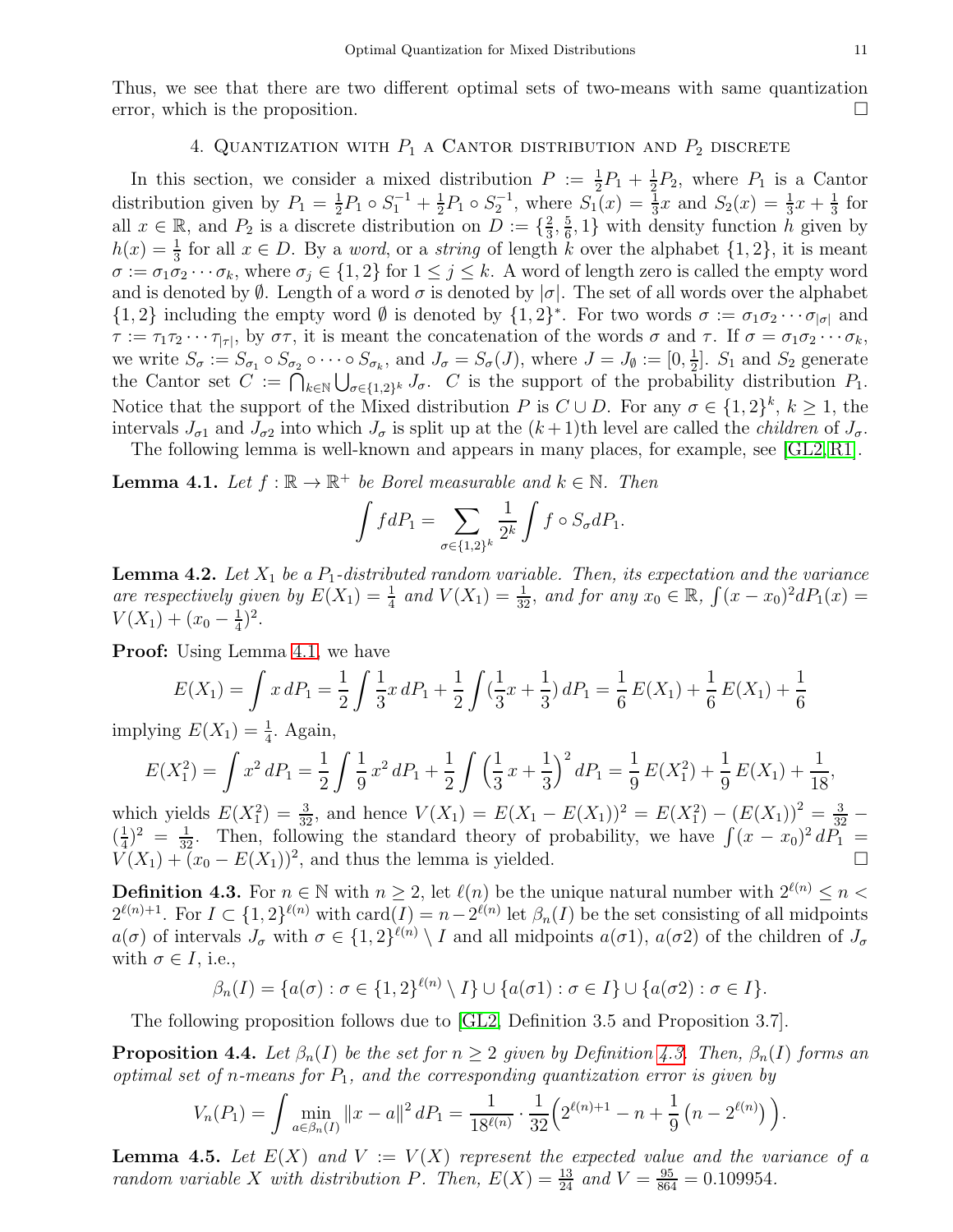**Proof:** In this proof we use the results from Lemma [4.1.](#page-11-1) We have

$$
E(X) = \int x dP = \frac{1}{2} \int x dP_1 + \frac{1}{2} \int x dP_2 = \frac{1}{2} \int x dP_1 + \frac{1}{2} \sum_{x \in D} x h(x) = \frac{13}{24}, \text{ and}
$$

$$
E(X^2) = \int x^2 dP = \frac{1}{2} \int x^2 dP_1 + \frac{1}{2} \sum_{x \in D} x^2 h(x) = \frac{697}{1728},
$$

implying  $V := V(X) = E(X^2) - (E(X))^2 = \frac{697}{1728} - (\frac{13}{24})^2 = \frac{95}{864}$ . Thus, the lemma is yielded. □ Note 4.6. Since  $E||X - a||^2 = \int (x - a)^2 dP = V(X) + (a - E(X))^2 = V + (a - \frac{13}{24})^2$ , it follows that the optimal set of one-mean for the mixed distribution P consists of the expected value  $\frac{13}{24}$ , and the corresponding quantization error is the variance  $V$  of the random variable  $X$ . For any  $\sigma \in \{1,2\}^*$ , by  $a(\sigma)$ , it is meant  $a(\sigma) := E(X_1 : X_1 \in J_\sigma)$ , where  $X_1$  is a  $P_1$  distributed random variable, i.e.,  $a(\sigma) = S_{\sigma}(\frac{1}{4})$  $\frac{1}{4}$ ). Notice that for any  $\sigma \in \{1,2\}^*$ , and for any  $x_0 \in \mathbb{R}$ , we have

<span id="page-12-0"></span>(3) 
$$
\int_{J_{\sigma}} (x - x_0)^2 dP_1 = p_{\sigma} \left( s_{\sigma}^2 V + (S_{\sigma} (\frac{1}{4}) - x_0)^2 \right),
$$

where  $p_{\sigma} = \frac{1}{2^{c}}$  $\frac{1}{2^{|\sigma|}}, \text{ and } s_{\sigma} = \frac{1}{3^{|\sigma|}}$  $\frac{1}{3|\sigma|}$ .

4.7. Optimal sets of *n*-means and *nth* quantization error. In this subsection, we determine the optimal sets of *n*-means and the *n*th quantization errors for all  $n \geq 2$  for the mixed distribution  $P$ . To determine the distortion error, we will frequently use the equation  $(3)$ .

**Lemma 4.7.1.** Let  $\alpha$  be an optimal set of two-means. Then,  $\alpha = \{\frac{1}{4}, \frac{1}{4}\}$  $\frac{1}{4}, \frac{5}{6}$  $\frac{5}{6}$ } with quantization error  $V_2 = \frac{43}{1728} = 0.0248843.$ 

**Proof:** Consider the set of two-points  $\beta$  given by  $\beta := \{\frac{1}{4}\}$  $\frac{1}{4}, \frac{5}{6}$  $\frac{5}{6}$ . Then, the distortion error is

$$
\int \min_{b \in \beta} \|x - b\|^2 dP = \frac{1}{2} \int_C (x - \frac{1}{4})^2 dP_1 + \frac{1}{6} \sum_{x \in D} (x - \frac{5}{6})^2 = \frac{43}{1728} = 0.0248843.
$$

Since  $V_2$  is the quantization error for two-means, we have  $V_2 \leq 0.0248843$ . Let  $\alpha := \{a_1, a_2\}$  be an optimal set of two-means with  $a_1 < a_2$ . Since the optimal points are the centroids of their own Voronoi regions, we have  $0 < a_1 < a_1 < a_2 \le 1$ . If  $a_1 \ge \frac{29}{72} > S_{21}(\frac{1}{2})$  $(\frac{1}{2})$ , then

$$
V_2 \ge \frac{1}{2} \int_{J_1 \cup J_{21}} (x - \frac{29}{72})^2 dP_1 = \frac{1105}{41472} = 0.0266445 > V_2,
$$

which leads to a contradiction. We now show that the Voronoi region of  $a_1$  does not contain any point from D. Notice that the Voronoi region of  $a_1$  can not contain all the points from D as by Proposition [1.1,](#page-1-0)  $P(M(a_2|\alpha)) > 0$ . First, assume that the Voronoi region of  $a_1$  contains both  $\frac{2}{3}$  and  $\frac{5}{6}$ . Then,

$$
a_1 = E(X : X \in C \cup \{\frac{2}{3}, \frac{5}{6}\}) = \frac{\frac{1}{2}\frac{1}{4} + \frac{1}{6}\frac{2}{3} + \frac{1}{6}\frac{5}{6}}{\frac{1}{2} + \frac{1}{6} + \frac{1}{6}} = \frac{9}{20}
$$
 and  $a_2 = 1$ ,

which yield  $\frac{1}{2}(a_1 + a_2) = \frac{29}{40} < \frac{5}{6}$  $\frac{5}{6}$ , which is a contradiction, as we assumed  $\{\frac{2}{3}\}$  $\frac{2}{3}, \frac{5}{6}$  $\frac{5}{6}$ }  $\subset M(a_1|\alpha)$ . Next, assume that the Voronoi region of  $a_1$  contains only the point  $\frac{2}{3}$  from D. Then,

$$
a_1 = E(X : X \in C \cup \{\frac{2}{3}\}) = \frac{\frac{1}{2}\frac{1}{4} + \frac{1}{6}\frac{2}{3}}{\frac{1}{2} + \frac{1}{6}} = \frac{17}{48}
$$
 and  $a_2 = \frac{1}{2}(\frac{5}{6} + 1) = \frac{11}{12}$ ,

which yield  $\frac{1}{2}(a_1 + a_2) = \frac{61}{96} < \frac{2}{3}$  $\frac{2}{3}$ , which is a contradiction, as the Voronoi region of  $a_1$  contains  $\frac{2}{3}$ . Thus, we can assume that the Voronoi region of  $a_1$  does not contain any point from D implying that  $a_1 \leq \frac{1}{4}$  $\frac{1}{4}$ . Notice that if the Voronoi region of  $a_1$  does not contain any point from D and the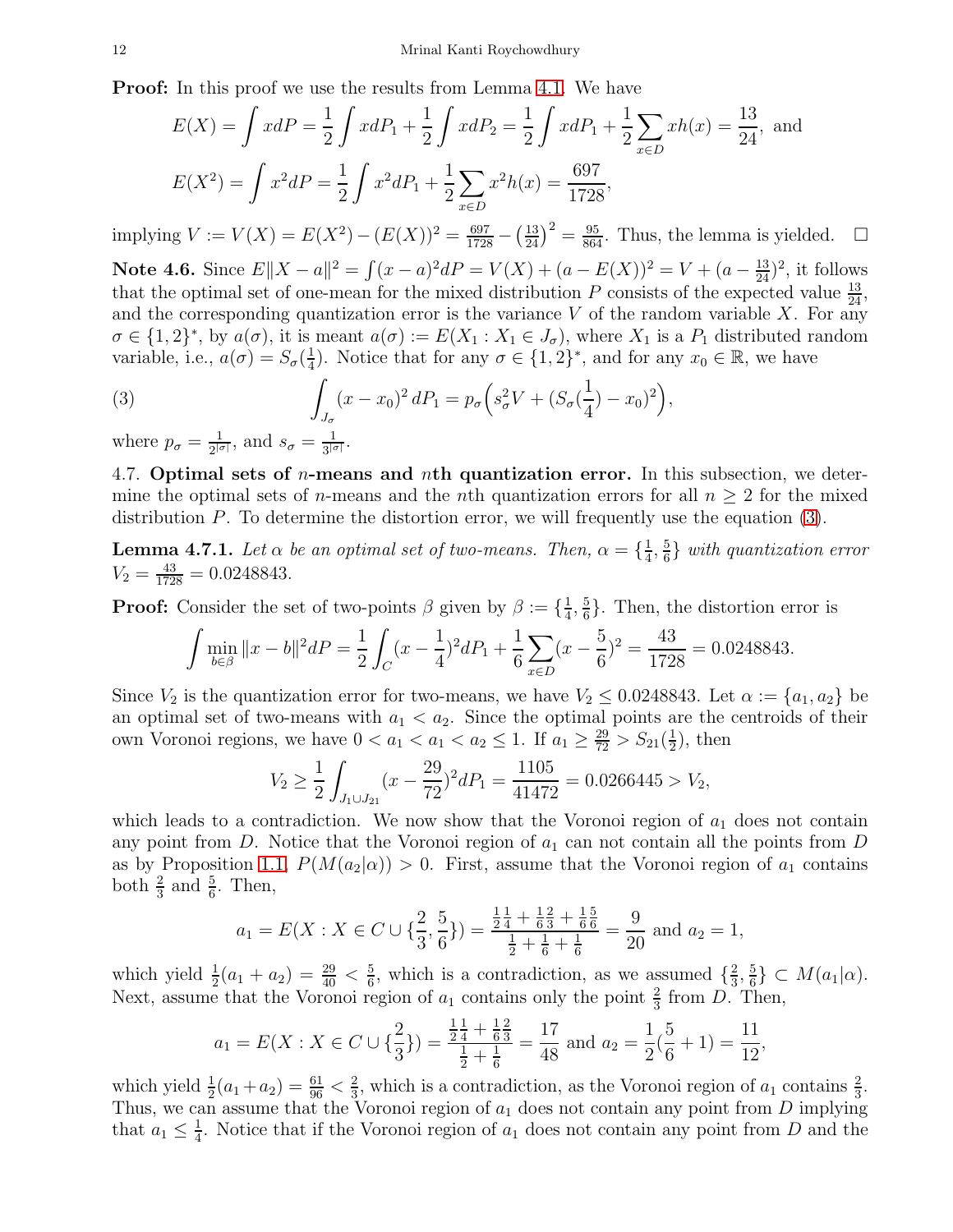Voronoi region of  $a_2$  does not contain any point from C, then  $a_1 = \frac{1}{4}$  $\frac{1}{4}$  and  $a_2 = \frac{5}{6}$  $\frac{5}{6}$ . If  $a_2 < \frac{21}{32}$ , then

$$
V_2 \ge \frac{1}{6} \Big( \big( \frac{2}{3} - \frac{21}{32} \big)^2 + \big( \frac{5}{6} - \frac{21}{32} \big)^2 + \big( 1 - \frac{21}{32} \big)^2 \Big) = \frac{1379}{55296} = 0.0249385 > V_2,
$$

which gives a contradiction, and so  $\frac{21}{32} \leq a_2 \leq \frac{5}{6}$  $\frac{5}{6}$ . Suppose that  $\frac{21}{32} \le a_2 \le \frac{17}{24}$ . Since  $a_1 \le \frac{1}{4}$  $\frac{1}{4}$ ,  $E(X_1: X_1 \in J_1 \cup J_{21}) = \frac{19}{108} < \frac{1}{4}$  $\frac{1}{4}$ , and  $S_{21}(\frac{1}{2})$  $(\frac{1}{2}) < \frac{1}{2}$  $\frac{1}{2}(\frac{19}{108}+\frac{21}{32})<\frac{1}{2}$  $\frac{1}{2}(\frac{1}{4} + \frac{21}{32})$  <  $S_{2212}(0)$ , we have  $V_2 \geq \frac{1}{2}$ 2  $\overline{C}$  $J_1 \cup J_{21}$  $\left(x-\frac{19}{109}\right)$ 108  $)^{2}dP_{1} +$  $J_{2212} \cup J_{222}$  $(x-\frac{21}{32})$ 32  $)^{2}dP_{1}\Big) +$ 1 6  $\Big($ 5  $\frac{1}{6}$ 17 24  $)^{2} + (1 - \frac{17}{24})$ 24  $)^{2}$ = 1938409  $\frac{1888168}{71663616} = 0.0270487 > V_2,$ 

which leads to a contradiction. So, we can assume that  $\frac{17}{24} \le a_2 \le \frac{5}{6}$  $\frac{5}{6}$ . Suppose that  $\frac{17}{24} \le a_2 \le \frac{3}{4}$  $\frac{3}{4}$ . Notice that  $S_{221}(\frac{1}{2})$  $(\frac{1}{2}) < \frac{1}{2}$  $\frac{1}{2}(\frac{1}{4} + \frac{17}{24})$  <  $S_{222}(0)$ , and  $E(X_1 : X_1 \in J_1 \cup J_{21} \cup J_{2211}) = \frac{829}{4212}$  <  $\frac{1}{4}$  $\frac{1}{4}$ , and so, we have

$$
V_2 \ge \frac{1}{2} \Big( \int_{J_1 \cup J_{21} \cup J_{2211}} (x - \frac{829}{4212})^2 dP_1 + \int_{J_{2212}} (x - \frac{1}{4})^2 dP_1 + \int_{J_{222}} (x - \frac{17}{24})^2 dP_1 \Big) + \frac{1}{6} \Big( (\frac{2}{3} - \frac{17}{24})^2 + (\frac{5}{6} - \frac{3}{4})^2 + (1 - \frac{3}{4})^2 \Big) = \frac{2242573}{87340032} = 0.0256763 > V_2,
$$

which is a contradiction. So, we can assume that  $\frac{3}{4} \le a_2 \le \frac{5}{6}$  $\frac{5}{6}$ . Then, notice that  $\frac{1}{2}(a_1 + a_2) < \frac{1}{2}$ 2 implying  $a_1 < 1 - a_2 \leq \frac{1}{4}$  $\frac{1}{4}$ , but  $\frac{1}{2}(\frac{1}{4} + \frac{3}{4})$  $(\frac{3}{4}) = \frac{1}{2}$ , and thus, P-almost surely the Voronoi region of  $a_2$ does not contain any point from C yielding  $a_1 = \frac{1}{4}$  $\frac{1}{4}$ ,  $a_2 = \frac{5}{6}$  $\frac{5}{6}$ , and the corresponding quantization error is  $V_2 = \frac{43}{172}$  $\frac{43}{1728} = 0.0248843.$ 

Let us now state the following three lemmas. Due to technicality we do not show the proofs in the paper.

**Lemma 4.7.2.** Let  $\alpha$  be an optimal set of three-means. Then,  $\alpha = \{\frac{1}{12}, \frac{31}{60}, \frac{11}{12}\}$  with quantization error  $V_3 = \frac{89}{8640} = 0.0103009$ .

**Lemma 4.7.3.** Let  $\alpha$  be an optimal set of four-means. Then,  $\alpha = \{\frac{1}{12}, \frac{5}{12}, \frac{3}{4}$  $\{\frac{3}{4}, 1\}, \text{ or } \alpha =$  $\{\frac{1}{12},\frac{5}{12},\frac{2}{3}\}$  $\frac{2}{3}, \frac{11}{12}$ , and the quantization error is  $V_4 = \frac{7}{1728} = 0.00405093$ .

<span id="page-13-1"></span>**Lemma 4.7.4.** Let  $\alpha$  be an optimal set of five-means. Then,  $\alpha = \alpha_2(P_1) \cup D$ , and the corresponding quantization error is  $V_5 = \frac{1}{576} = \frac{1}{2}$  $\frac{1}{2}V_2(P_1)$ .

<span id="page-13-0"></span>**Theorem 4.7.5.** Let  $n \in \mathbb{N}$  and  $n \geq 5$ , and let  $\alpha_n$  be an optimal set of n-means for P and  $\alpha_n(P_1)$  be the optimal set of n-means for  $P_1$ . Then,

$$
\alpha_n(P) = \alpha_{n-3}(P_1) \cup D
$$
, and  $V_n(P) = \frac{1}{2}V_{n-3}(P_1)$ .

**Proof:** If  $n = 5$ , by Lemma [4.7.4,](#page-13-1) we see that the theorem is true for  $n = 5$ . Proceeding in the similar way, as Lemma [4.7.4,](#page-13-1) we can show that the theorem is true for  $n = 6$  and  $n = 7$ . We now show that the theorem is true for all  $n \geq 8$ . Consider the set of eight points  $\beta := \{a(11), a(12), a(21), a(221), a(222), \frac{2}{3}\}$  $\frac{2}{3}, \frac{5}{6}$  $\frac{5}{6}$ , 1}. The distortion error due to set  $\beta$  is given by

$$
\int \min_{b \in \beta} ||x - b||^2 dP = \frac{1}{2} V_5(P_1) = \frac{7}{46656} = 0.000150034.
$$

Since  $V_n$  is the *n*th quantization error for *n*-means for  $n \geq 8$ , we have  $V_n \leq V_8 \leq 0.000150034$ . Let  $\alpha_n := \{a_1 < a_2 < \cdots < a_n\}$  be an optimal set of *n*-means for  $n \geq 8$ , where  $0 < a_1 < \cdots < a_n \leq 1$ . To prove the first part of the theorem, it is enough to show that  $M(a_{n-2}|\alpha_n)$  does not contain any point from C, and  $M(a_{n-3}|\alpha_n)$  does not contain any point from D. If  $M(a_{n-2}|\alpha_n)$  does not contain any point from  $D$ , then

$$
V_n \ge \frac{1}{6} \left( \left( \frac{2}{3} - \frac{3}{4} \right)^2 + \left( \frac{5}{6} - \frac{3}{4} \right)^2 \right) = \frac{1}{432} = 0.00231481 > V_n,
$$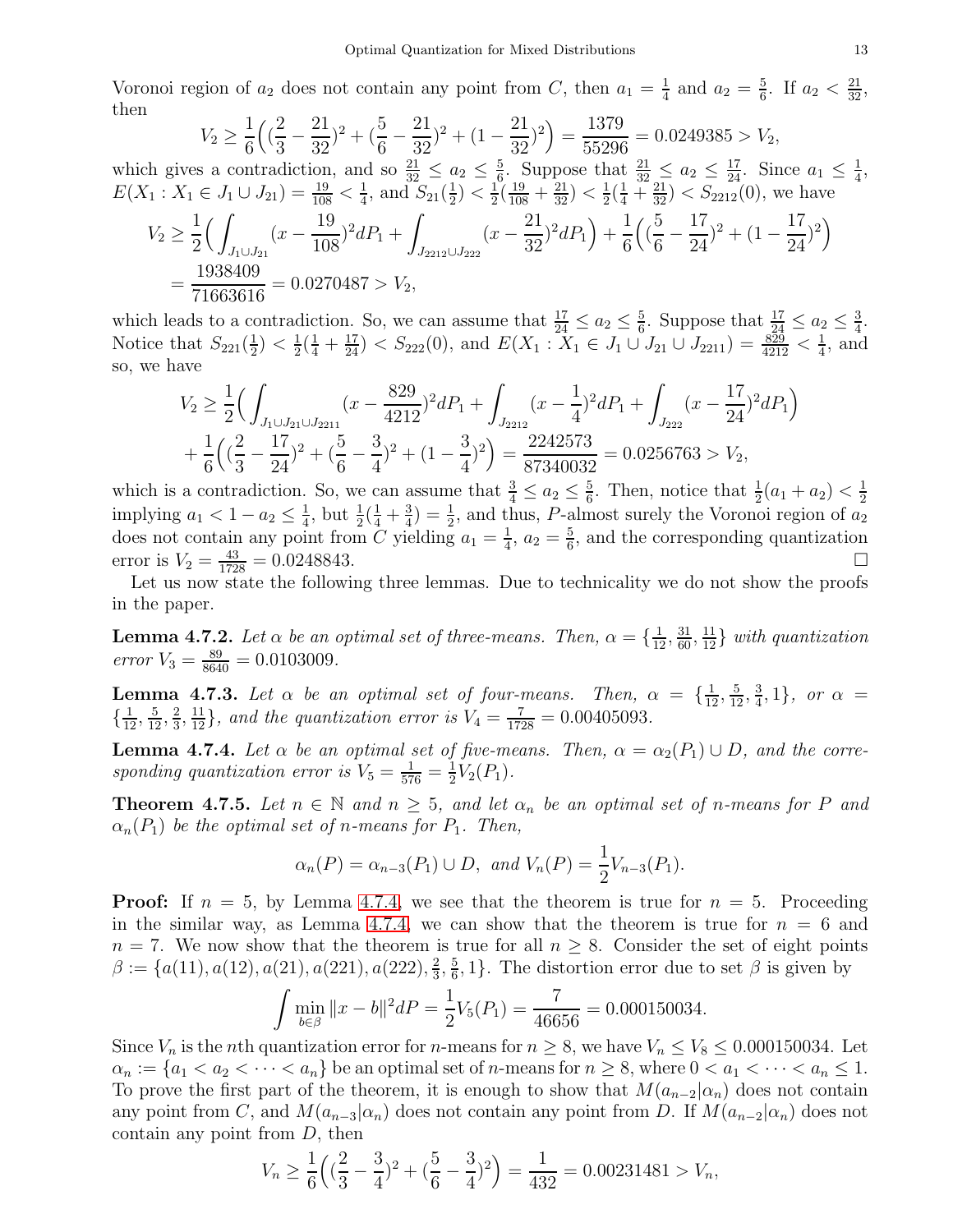which leads to a contradiction. So,  $M(a_{n-2}|\alpha_n)$  contains a point, in fact the point  $\frac{2}{3}$ , from D. If  $M(a_{n-2}|\alpha_n)$  does not contain points from C, then  $a_{n-2} = \frac{2}{3}$  $\frac{2}{3}$ . Suppose that  $M(a_{n-2}|\alpha_n)$  contains points from C. Then,  $\frac{2}{3} \leq \frac{1}{2}$  $\frac{1}{2}(a_{n-2} + a_{n-1})$  implies  $a_{n-2} \ge \frac{4}{3} - a_{n-1} = \frac{4}{3} - \frac{5}{6} = \frac{1}{2}$  $\frac{1}{2}$ . The following three cases can arise:

Case 1. 
$$
\frac{1}{2} \le a_{n-2} \le \frac{7}{12}
$$
.  
\nThen,  $V_n \ge \frac{1}{6}(\frac{2}{3} - \frac{7}{12})^2 = \frac{1}{864} = 0.00115741 > V_n$ , which is a contradiction.  
\nCase 2.  $\frac{7}{12} \le a_{n-2}$ .  
\nThen,  $\frac{1}{2}(a_{n-3} + a_{n-2}) < \frac{1}{2}$  implying  $a_{n-3} < 1 - a_{n-2} \le 1 - \frac{7}{12} = \frac{5}{12}$ , and so  
\n $V_n \ge \frac{1}{2} \int_{J_{22}} \left(x - \frac{5}{12}\right)^2 dP_1 = \frac{1}{2304} = 0.000434028 > V_n$ ,

which leads to a contradiction.

By Case 1 and Case 2, we can assume that  $M(a_{n-2}|\alpha_n)$  does not contain any point from C. If  $M(a_{n-3}|\alpha)$  contains any point from D, say  $\frac{2}{3}$ , then we will have

$$
M(a_{n-2}|\alpha) \cup M(a_{n-1}|\alpha) \cup M(a_n|\alpha) = \left\{\frac{5}{6}, 1\right\},\,
$$

which by Proposition [1.1](#page-1-0) implies that either  $a_{n-2} = a_{n-1} = \frac{5}{6}$  $\frac{5}{6}$  and  $a_n = 1$ , or  $a_{n-2} = \frac{5}{6}$  $\frac{5}{6}$  and  $a_{n-1} = a_n = 1$ , which contradicts the fact that  $0 < a_1 < \cdots < a_{n-2} < a_{n-1} < a_n \leq 1$ . Thus,  $M(a_{n-3}|\alpha)$  does not contain any point from D. Hence,  $\alpha_n(P) = \alpha_{n-3}(P_1) \cup D$ , and so,

$$
V_n(P) = \frac{1}{2} \int_C \min_{a \in \alpha_{n-3}(P_1)} (x-a)^2 dP_1 + \frac{1}{6} \sum_{x \in D} \min_{a \in D} (x-a)^2 = \frac{1}{2} \int_C \min_{a \in \alpha_{n-3}(P_1)} (x-a)^2 dP_1
$$

implying  $V_n(P) = \frac{1}{2} V_{n-3}(P_1)$ . Thus, the proof of the theorem is complete.

<span id="page-14-0"></span>**Remark 4.8.** Let  $\beta$  be the Hausdorff dimension of the Cantor set generated by the similarity mappings  $S_1$  and  $S_2$ . Then,  $\beta = \frac{\log 2}{\log 3}$ . By [\[GL2,](#page-21-8) Theorem 6.6], it is known that the quantization dimension of  $P_1$  exists and equals  $\beta$ , i.e.,  $D(P_1) = \beta$ . Since

$$
D(P) = \lim_{n \to \infty} \frac{2 \log n}{-\log 2 - \log V_{n-m}(P_1)} = \lim_{n \to \infty} \frac{2 \log (n-m)}{-\log V_{n-m}(P_1)} = D(P_1) = \beta,
$$

we can say that the quantization dimension of the mixed distribution exists and equals the quantization dimension of the Cantor distribution  $P_1$ , i.e.,  $D(P) = D(P_1) = \beta$ . Again, by [\[GL2,](#page-21-8) Theorem 6.3], it is known that the quantization coefficient for  $P_1$  does not exits. By Theorem [4.7.5,](#page-13-0) we have  $\liminf_{n\to\infty} n^{\frac{2}{\beta}} V_n(P) = \frac{1}{2} \liminf_{n\to\infty} n^{\frac{2}{\beta}} V_{n-3}(P_1) = \frac{1}{2} \liminf_{n\to\infty} (n-1)$  $(3)^{\frac{2}{\beta}}V_{n-3}(P_1)$ , and similarly,  $\limsup_{n\to\infty}n^{\frac{2}{\beta}}V_n(P)=\frac{1}{2}\limsup_{n\to\infty}(n-3)^{\frac{2}{\beta}}V_{n-3}(P_1)$ . Hence, the quantization coefficient for the mixed distribution P does not exist.

#### 5. Some remarks

<span id="page-14-1"></span>Theorem [2.6.5](#page-8-0) and Theorem [4.7.5](#page-13-0) motivate us to give the following remarks.

**Remark 5.1.** Let  $0 < p < 1$  be fixed. Let P be the mixed distribution given by  $P = pP_1 + pP_2$  $(1-p)P_2$  with the support of  $P_1 = C$  and the support of  $P_2 = D$ , such that  $P_1$  is continuous on C and  $P_2$  is discrete on D. Let card(D) = m for some positive integer m. Further assume that C and D are strongly separated: there exists a  $\delta > 0$  such that  $d(C, D) := \inf \{d(x, y) : x \in$ C and  $y \in D$  >  $\delta$ . Then, we conjecture that there exists a positive integer N such that for all  $n \geq N$ , we have  $\alpha_n(P) = \alpha_{n-m}(P_1) \cup D$ . Notice that it is not known whether the quantization dimension  $D(P_1)$  of  $P_1$  exists; if  $D(P_1)$  exists, then as the quantization dimension of a finite discrete distribution is zero, by Proposition [1.3,](#page-2-0) we can say that the quantization dimension  $D(P)$  of the mixed distribution P exists, and  $D(P) = D(P_1)$ .

$$
\Box
$$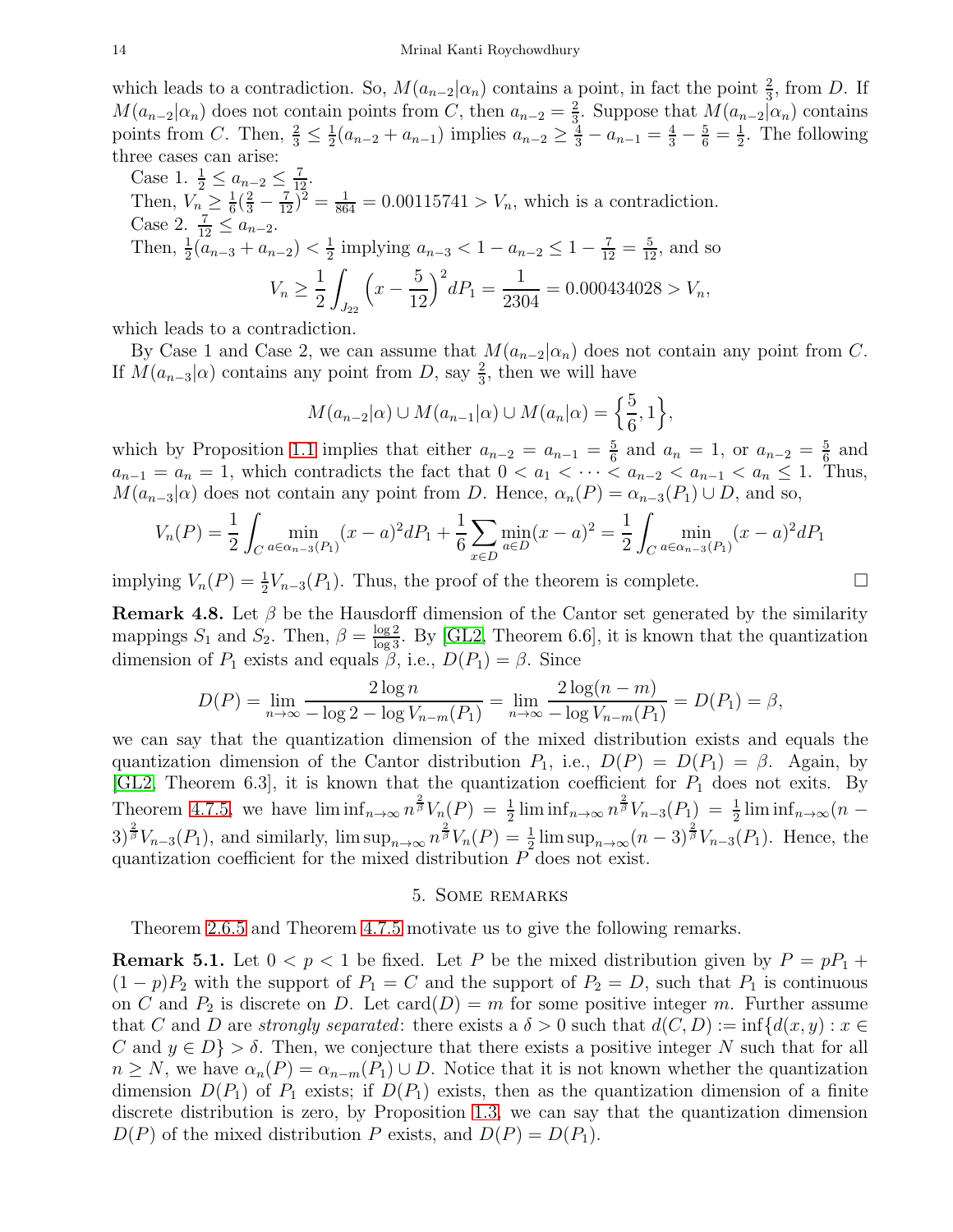**Remark 5.2.** Let D be a finite discrete subset of  $C := [0, 1]$ . If  $P_1$  is continuous on C, singular or nonsingular, and  $P_2$  is discrete on D, then for the mixed distribution  $P := pP_1 + (1 - p)P_2$ , where  $0 < p < 1$ , the optimal sets of *n*-means and the *n*th quantization errors for all  $n \ge 2$  and for all D are not known yet. Some special cases to be investigated are as follows: Take  $p = \frac{1}{2}$ ,  $P_1$  as a uniform distribution on C, and  $D = {\frac{2}{3}, \frac{5}{6}, 1}$ . The optimal sets of *n*-means and the  $\frac{2}{3}, \frac{5}{6}$  $\frac{5}{6}$ , 1}. The optimal sets of *n*-means and the nth quantization errors for such a mixed distribution for all  $n \geq 2$  are not known yet. Such a problem can also be investigated by taking  $P_1$  as a Cantor distribution, and  $P_2$  discrete on D, for example, one can take  $P_1$  the classical Cantor distribution, as considered in [\[GL2\]](#page-21-8), and  $D = \{\frac{2}{3}$  $\frac{2}{3}, \frac{5}{6}$  $\frac{5}{6}$ , 1}. Notice that p,  $P_1$  and D can be chosen in many different ways.

### 6. QUANTIZATION WHERE  $P_1$  and  $P_2$  are Cantor distributions

<span id="page-15-0"></span>Let  $P_1$  be the Cantor distribution given by  $P_1 = \frac{1}{2}$  $\frac{1}{2}P_1 \circ S_1^{-1} + \frac{1}{2}$  $\frac{1}{2}P_2 \circ S_2^{-1}$ , where  $S_1(x) = \frac{1}{3}x$ and  $S_2(x) = \frac{1}{3}x + \frac{2}{9}$  $\frac{2}{9}$  for all  $x \in \mathbb{R}$ . Let  $P_2$  be the Cantor distribution given by  $P_2 = \frac{1}{2}$  $\frac{1}{2}P_2$   $\circ$  $T_1^{-1} + \frac{1}{2}$  $\frac{1}{2}P_2 \circ T_2^{-1}$ , where  $T_1(x) = \frac{1}{4}x + \frac{1}{2}$  $\frac{1}{2}$  and  $T_2(x) = \frac{1}{4}x + \frac{3}{4}$  $\frac{3}{4}$  for all  $x \in \mathbb{R}$ . Let C be the Cantor set generated by  $S_1$  and  $S_2$ , and D be the Cantor set generated by  $T_1$  and  $T_2$ . Let P be the mixed distribution generated by  $P_1$  and  $P_2$  such that  $P=\frac{1}{2}$  $rac{1}{2}P_1 + \frac{1}{2}$  $\frac{1}{2}P_2$ . Let  $\{1,2\}^*$  be the set of all words over the alphabet  $\{1, 2\}$  including the empty word Ø as defined in Section [4.](#page-11-0) Write  $J := [0, \frac{1}{3}]$  $\frac{1}{3}$  and  $K := \left[\frac{2}{3}, 1\right]$ . Then, we have  $C = \bigcap_{k \in \mathbb{N}} \bigcup_{\sigma \in \{1,2\}^k} J_{\sigma}$  and  $D = \bigcap_{k \in \mathbb{N}} \bigcup_{\sigma \in \{1,2\}^k} K_{\sigma}$ , where for  $\sigma \in \{1, 2\}^*, J_{\sigma} = S_{\sigma}([0, \frac{1}{3}$  $\frac{1}{3}$ ) and  $K_{\sigma} = T_{\sigma}([\frac{2}{3}, 1])$ . Thus, C is the support of  $P_1$ , and D is the support of  $P_2$  implying the fact that  $C \cup D$  is the support of the mixed distribution P. As before, if nothing is mentioned within a parenthesis, by  $\alpha_n$  and  $V_n$ , we mean an optimal set of n-means and the corresponding quantization error for the mixed distribution P.

The following two lemmas are similar to Lemma [4.2.](#page-11-3)

**Lemma 6.1.** Let  $E(P_1)$  and  $V(P_1)$  denote the expected value and the variance of a  $P_1$ -distributed random variable. Then,  $E(P_1) = \frac{1}{6}$  and  $V(P_1) = \frac{1}{72}$ . Moreover, for any  $x_0 \in \mathbb{R}$ ,  $\int (x-x_0)^2 dP_1 =$  $V(P_1) + (x_0 - \frac{1}{6})$  $(\frac{1}{6})^2$ .

**Lemma 6.2.** Let  $E(P_2)$  and  $V(P_2)$  denote the expected value and the variance of a  $P_2$ -distributed random variable. Then,  $E(P_2) = \frac{5}{6}$  and  $V(P_2) = \frac{1}{60}$ . Moreover, for any  $x_0 \in \mathbb{R}$ ,  $\int (x - \frac{1}{60})^2 dx$  $(x_0)^2 dP_2(x) = V(P_2) + (x_0 - \frac{5}{6})$  $(\frac{5}{6})^2$ .

We now prove the following lemma.

<span id="page-15-1"></span>**Lemma 6.3.** Let  $E(P)$  and  $V(P)$  denote the expected value and the variance of a P-distributed random variable, where P is the mixed distribution given by  $P = \frac{1}{2}$  $\frac{1}{2}P_1 + \frac{1}{2}$  $\frac{1}{2}P_2$ . Then,  $E(P) = \frac{1}{2}$ and  $V(P) = \frac{91}{720}$ . Moreover, for any  $x_0 \in \mathbb{R}$ ,  $\int (x - x_0)^2 dP(x) = V(P) + \tilde{(}x_0 - \frac{1}{2})$  $(\frac{1}{2})^2$ .

**Proof:** Let  $X$  be a  $P$ -distributed random variable. Then,

$$
E(X) = \int x dP(x) = \frac{1}{2} \int x dP_1 + \frac{1}{2} \int x dP_2(x) = \frac{1}{2} \left(\frac{1}{6} + \frac{5}{6}\right) = \frac{1}{2}, \text{ and}
$$
  

$$
E(X^2) = \int x^2 dP(x) = \frac{1}{2} \int x^2 dP_1 + \frac{1}{2} \int x^2 dP_2(x) = \frac{1}{2} \left(\frac{1}{24} + \frac{32}{45}\right) = \frac{271}{720},
$$

and so,  $V(P) = E(X^2) - (E(X))^2 = \frac{91}{720}$ . Then, by the standard theory of probability, for any  $x_0 \in \mathbb{R}, \int (x - x_0)^2 dP(x) = V(P) + (x_0 - \frac{1}{2})$  $\frac{1}{2}$ <sup>2</sup>. Thus, the proof of the lemma is complete.  $\Box$ 

Remark 6.4. From Lemma [6.3,](#page-15-1) it follows that the optimal set of one-mean for the mixed distribution P is  $\frac{1}{2}$  and the corresponding quantization error is  $V(P) = \frac{91}{720}$ . Again, notice that for any  $x_0 \in \mathbb{R}$ , we have

$$
\int (x - x_0)^2 dP(x) = \frac{1}{2} \Big( V(P_1) + V(P_2) + (x_0 - \frac{1}{6})^2 + (x_0 - \frac{5}{6})^2 \Big).
$$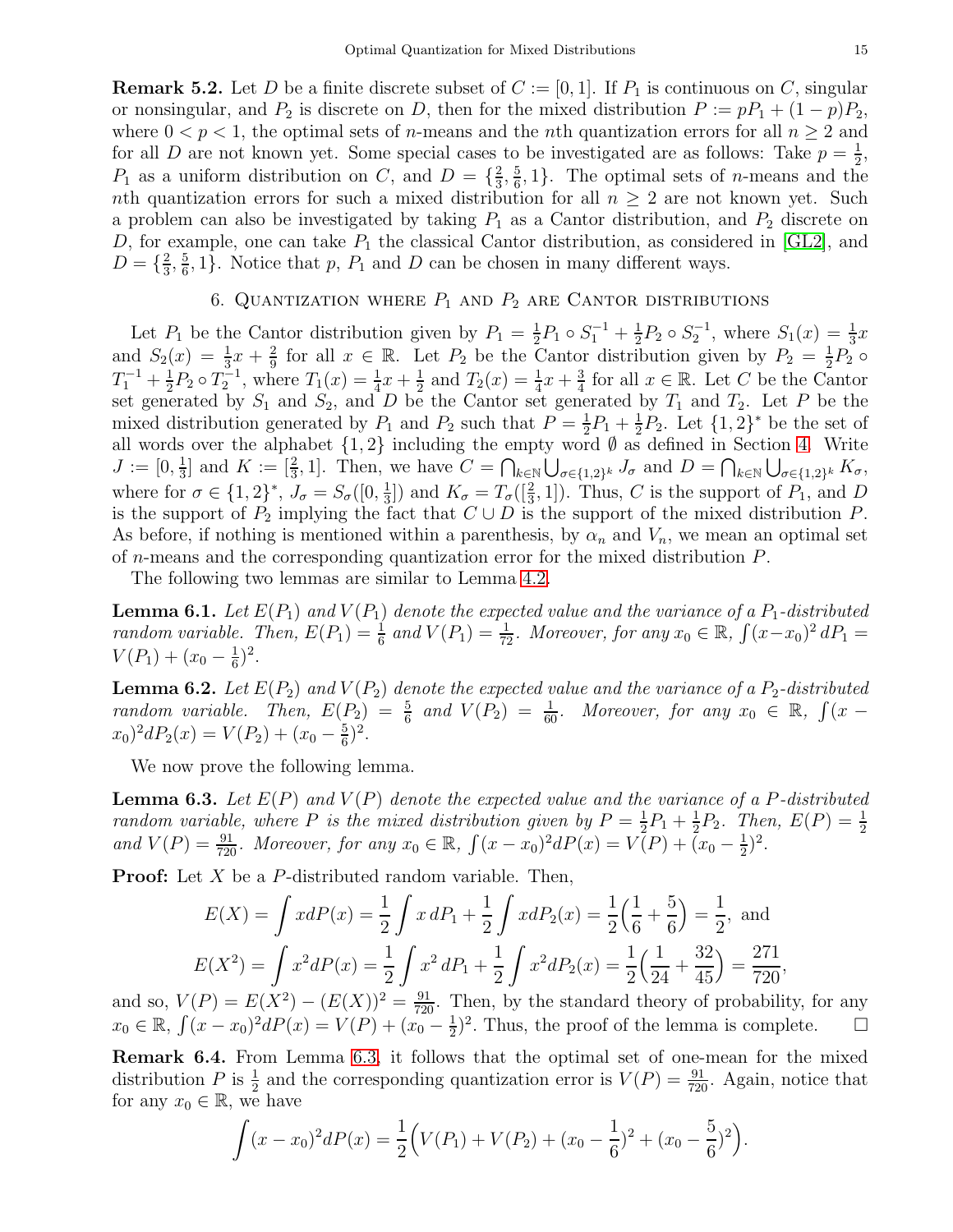<span id="page-16-0"></span>**Definition 6.5.** For  $n \in \mathbb{N}$  with  $n \geq 2$ , let  $\ell(n)$  be the unique natural number with  $2^{\ell(n)} \leq$  $n < 2^{\ell(n)+1}$ . For  $\sigma \in \{1,2\}^*$ , let  $a(\sigma)$  and  $b(\sigma)$ , respectively, denote the midpoints of the basic intervals  $J_{\sigma}$  and  $K_{\sigma}$ . Let  $I \subset \{1,2\}^{\ell(n)}$  with  $card(I) = n - 2^{\ell(n)}$ . Define  $\beta_n(P_1, I)$  and  $\beta_n(P_2, I)$ as follows:

$$
\beta_n(P_1, I) = \{a(\sigma) : \sigma \in \{1, 2\}^{\ell(n)} \setminus I\} \cup \{a(\sigma 1) : \sigma \in I\} \cup \{a(\sigma 2) : \sigma \in I\}, \text{ and}
$$
  

$$
\beta_n(P_2, I) = \{b(\sigma) : \sigma \in \{1, 2\}^{\ell(n)} \setminus I\} \cup \{b(\sigma 1) : \sigma \in I\} \cup \{b(\sigma 2) : \sigma \in I\}.
$$

The following proposition follows due to [\[GL2,](#page-21-8) Definition 3.5 and Proposition 3.7].

**Proposition 6.6.** Let  $\beta_n(P_1, I)$  and  $\beta_n(P_2, I)$  be the sets for  $n \geq 2$  given by Definition [6.5.](#page-16-0) Then,  $\beta_n(P_1, I)$  and  $\beta_n(P_2, I)$  form optimal sets of n-means for  $P_1$  and  $P_2$ , respectively, and the corresponding quantization errors are given by

$$
V_n(P_1) = \int \min_{a \in \beta_n(P_1, I)} ||x - a||^2 dP_1 = \frac{1}{18^{\ell(n)}} \cdot \frac{1}{72} \Big( 2^{\ell(n)+1} - n + \frac{1}{9} \left( n - 2^{\ell(n)} \right) \Big), \text{ and}
$$
  

$$
V_n(P_2) = \int \min_{a \in \beta_n(P_2, I)} ||x - a||^2 dP_2 = \frac{1}{32^{\ell(n)}} \cdot \frac{1}{60} \Big( 2^{\ell(n)+1} - n + \frac{1}{16} \left( n - 2^{\ell(n)} \right) \Big).
$$

<span id="page-16-1"></span>**Proposition 6.7.** For  $n \geq 2$ , let  $\alpha_n$  be an optimal set of n-means for P. Then,  $\alpha_n \cap [0, \frac{1}{3}]$  $(\frac{1}{3}) \neq \emptyset$ and  $\alpha_n \cap \left(\frac{2}{3}\right)$  $\frac{2}{3}, 1] \neq \emptyset$ .

**Proof:** Consider the set of two-points  $\beta_2 := \{\frac{1}{6}\}$  $\frac{1}{6}, \frac{5}{6}$  $\frac{5}{6}$ . Then,

$$
\int \min_{a \in \beta_2} \|x - a\|^2 dP = \frac{1}{2} \Big( \int (x - \frac{1}{6})^2 dP_1 + \int (x - \frac{5}{6})^2 dP_2 \Big) = \frac{11}{720} = 0.0152778.
$$

Since  $V_n$  is the quantization error for *n*-means for  $n \geq 2$ , we have  $V_n \leq V_2 \leq 0.0152778$ . Let  $\alpha_n = \{a_1, a_2, a_3, \cdots, a_n\}$  be an optimal set of *n*-means such that  $a_1 < a_2 < a_3 < \cdots < a_n$ . Since the optimal points are centroids of their own Voronoi regions, we have  $0 < a_1 < \cdots < a_n < 1$ . Assume that  $\frac{1}{3} \leq a_1$ . Then,

$$
V_n \ge \int_{[0,\frac{1}{3}]} (x - \frac{1}{3})^2 dP = \frac{1}{2} \int_{[0,\frac{1}{3}]} (x - \frac{1}{3})^2 dP_1 = \frac{1}{48} = 0.0208333 > V_n,
$$

which is a contradiction, and so we can assume that  $a_1 < \frac{1}{3}$  $\frac{1}{3}$ . Next, assume that  $a_n \leq \frac{2}{3}$  $\frac{2}{3}$ . Then,

$$
V_n \ge \int_{\left[\frac{2}{3},1\right]} (x - \frac{2}{3})^2 dP = \frac{1}{2} \int_{\left[\frac{2}{3},1\right]} (x - \frac{2}{3})^2 dP_2 = \frac{1}{45} = 0.0222222 > V_n,
$$

which leads to a contradiction, and so we can assume that  $\frac{2}{3} < a_n$ . Thus, we see that  $\alpha_n \cap [0, \frac{1}{3}]$  $(\frac{1}{3}) \neq$  $\emptyset$  and  $\alpha_n \cap (\frac{2}{3})$  $\frac{2}{3}$ , 1]  $\neq \emptyset$ , which proves the proposition.

<span id="page-16-2"></span>**Proposition 6.8.** For  $n \geq 2$ , let  $\alpha_n$  be an optimal set of n-means for P. Then,  $\alpha_n$  does not contain any point from the open interval  $(\frac{1}{3})$  $\frac{1}{3}, \frac{2}{3}$  $\frac{2}{3}$ ). Moreover, the Voronoi region of any point from  $\alpha_n \cap J$  does not contain any point from K, and the Voronoi region of any point from  $\alpha_n \cap K$ does not contain any point from J.

**Proof:** By Proposition [6.7,](#page-16-1) the statement of the proposition is true for  $n = 2$ . Now, we prove it for  $n = 3$ . Consider the set of three points  $\beta_3 := \{\frac{1}{6}\}$  $\frac{1}{6}, \frac{17}{24}, \frac{23}{24}$ . Then,

$$
\int \min_{a \in \beta_3} ||x - a||^2 dP = \frac{1}{2} \Big( \int_J (x - \frac{1}{6})^2 dP_1 + \int_{K_1} (x - \frac{17}{24})^2 dP_2 + \int_{K_2} (x - \frac{23}{24})^2 dP_2 \Big) = \frac{43}{5760}.
$$

Since  $V_3$  is the quantization error for three-means, we have  $V_3 \n\leq \frac{43}{5760} = 0.00746528$ . Let  $\alpha_3 := \{a_1, a_2, a_3\}$  be an optimal set of three-means such that  $0 < a_1 < a_2 < a_3 < 1$ . By Proposition [6.7,](#page-16-1) we have  $a_1 < \frac{1}{3}$  $\frac{1}{3}$  and  $\frac{2}{3} < a_3$ . Suppose that  $a_2 \in (\frac{1}{3})$  $\frac{1}{3}, \frac{2}{3}$  $\frac{2}{3}$ ). The following two cases can arise:

Case 1.  $\frac{1}{3} < a_2 \leq \frac{1}{2}$  $\frac{1}{2}$ .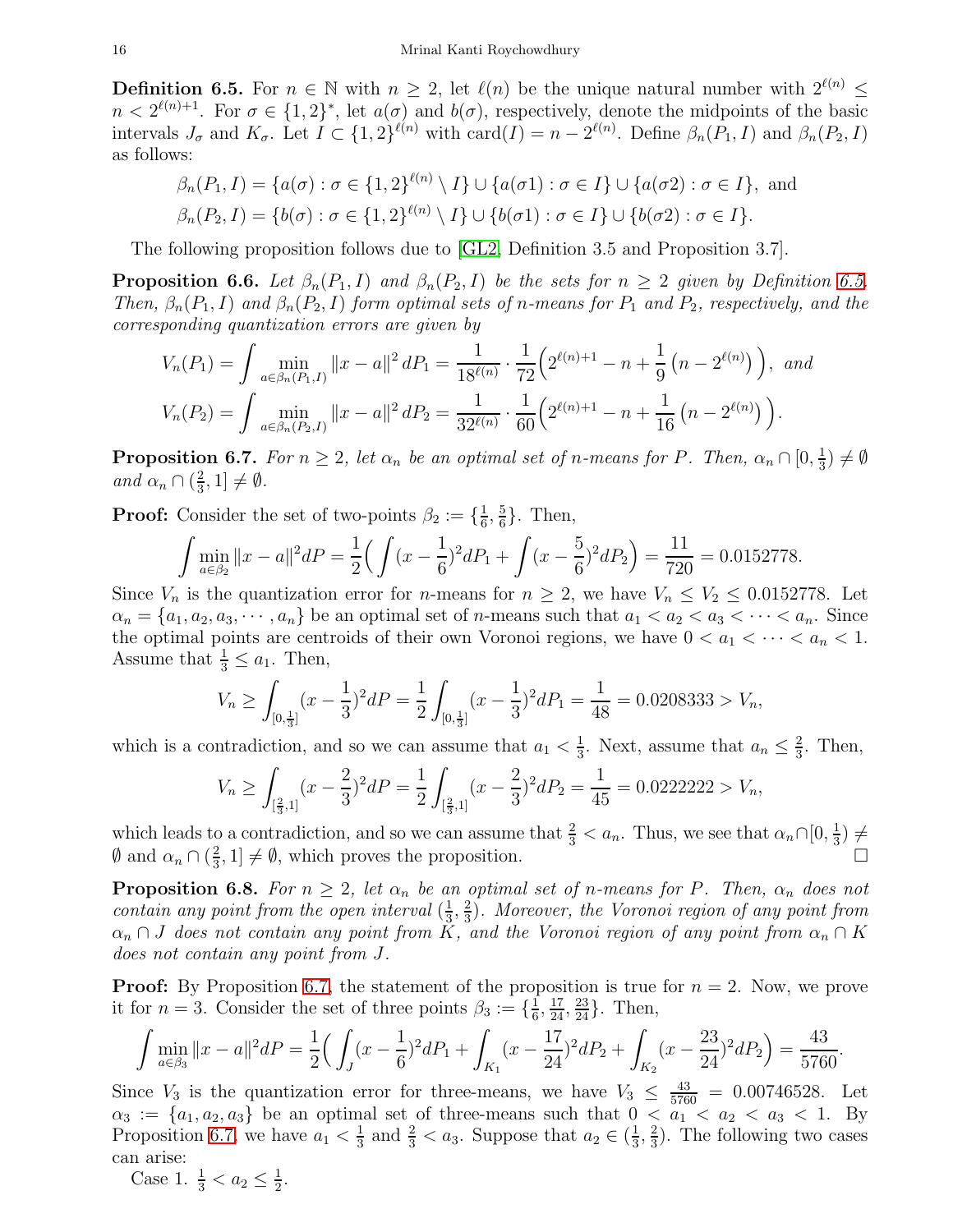Then,  $\frac{1}{2}(a_2 + a_3) > \frac{2}{3}$  $\frac{2}{3}$  implying  $a_3 > \frac{4}{3} - a_2 \ge \frac{4}{3} - \frac{1}{2} = \frac{5}{6}$  $\frac{5}{6}$ . Using an equation similar to [\(3\)](#page-12-0), we can show that for  $\frac{5}{6} < a_3 < 1$ , the error  $\frac{1}{2} \int_K (x-a_3)^2 dP_2$  is minimum if P-almost surely,  $a_3 = \frac{5}{6}$  $\frac{5}{6}$ and the minimum value is  $\frac{1}{120}$ . Thus,

$$
V_3 \ge \frac{1}{2} \int_K (x - \frac{5}{6})^2 dP_2 = \frac{1}{120} = 0.00833333 > V_3,
$$

which is a contradiction.

Case 2.  $\frac{1}{2} \le a_2 < \frac{2}{3}$  $\frac{2}{3}$ .

Then,  $\frac{1}{2}(a_1 + a_2) < \frac{1}{3}$  $\frac{1}{3}$  implying  $a_1 < \frac{2}{3} - a_2 \leq \frac{2}{3} - \frac{1}{2} = \frac{1}{6}$  $\frac{1}{6}$ . Similar in Case 1, for  $0 < a_1 < \frac{1}{6}$  $\frac{1}{6}$ , the error  $\frac{1}{2} \int_J (x - a_1)^2 dP_1$  is minimum if P-almost surely,  $a_1 = \frac{1}{6}$  $\frac{1}{6}$ , and the minimum value is  $\frac{1}{144}$ . Thus,

$$
V_3 \ge \frac{1}{144} + \frac{1}{2} \int_{K_1} (x - \frac{2}{3})^2 dP_2 = \frac{11}{1440} = 0.00763889 > V_3,
$$

which leads to a contradiction.

Thus, by Case 1 and Case 2, we see that  $\alpha_3$  does not contain any point from  $(\frac{1}{3}, \frac{2}{3})$  $(\frac{2}{3})$ . We now prove the proposition for all  $n \geq 4$ . Consider the set of four points  $\beta_4 := \{\frac{1}{18}, \frac{5}{18}, \frac{17}{24}, \frac{23}{24}\}.$  The distortion error due to the set  $\beta_4$  is given by

$$
\int \min_{a \in \beta_4} \|x - a\|^2 dP = \frac{1}{2} (V_2(P_1) + V_2(P_2)) = \frac{67}{51840} = 0.00129244.
$$

Since  $V_n$  is the quantization error for *n*-means for all  $n \geq 4$ , we have  $V_n \leq V_4 \leq 0.00129244$ . Let  $j = \max\{i : a_i < \frac{2}{3}\}$  $\frac{2}{3}$  for all  $1 \leq i \leq n$ . Then,  $a_j < \frac{2}{3}$  $\frac{2}{3}$ . We need to show that  $a_j < \frac{1}{3}$  $\frac{1}{3}$ . For the sake of contradiction, assume that  $a_j \in (\frac{1}{3})$  $\frac{1}{3}, \frac{2}{3}$  $\frac{2}{3}$ ). Then, two cases can arise:

Case A.  $\frac{1}{3} < a_j \leq \frac{1}{2}$  $\frac{1}{2}$ .

Then, 
$$
\frac{1}{2}(a_j + a_{j+1}) > \frac{2}{3}
$$
 implying  $a_{j+1} > \frac{4}{3} - a_j \ge \frac{4}{3} - \frac{1}{2} = \frac{5}{6}$ , and so,  

$$
V_n \ge \frac{1}{2} \int_{K_1} (x - \frac{5}{6})^2 dP_2 = \frac{1}{240} = 0.00416667 > V_n,
$$

which leads to a contradiction.

Case B. 
$$
\frac{1}{2} \le a_j \le \frac{2}{3}
$$
.  
Then,  $\frac{1}{2}(a_{j-1} + a_j) < \frac{1}{3}$  implying  $a_{j-1} < \frac{2}{3} - a_j \le \frac{2}{3} - \frac{1}{2} = \frac{1}{6}$ , and so,  

$$
V_n \ge \frac{1}{2} \int_{J_2} (x - \frac{1}{6})^2 dP_1 = \frac{1}{288} = 0.00347222 > V_n,
$$

which gives a contradiction.

Thus, by Case A and Case B, we can assume that  $a_j \leq \frac{1}{3}$  $\frac{1}{3}$ . If the Voronoi region of any point from  $\alpha_n \cap J$  contains points from K, then we must have  $\frac{1}{2}(a_j + a_{j+1}) > \frac{2}{3}$  $rac{2}{3}$  implying  $a_{j+1} > \frac{4}{3} - a_j \ge \frac{4}{3} - \frac{1}{3} = 1$ , which is a contradiction since  $a_{j+1} < 1$ . Similarly, the Voronoi region of any point from  $\alpha_n \cap K$  does not contain any point from J. Thus, the proof of the proposition is complete. is complete.  $\Box$ 

Note 6.9. From Proposition [6.7](#page-16-1) and Proposition [6.8,](#page-16-2) it follows that for  $n \geq 2$ , if an optimal set  $\alpha_n$  contains  $n_1$  elements from J and  $n_2$  elements from K, then  $n = n_1 + n_2$ . In that case, we write  $\alpha_n := \alpha_{(n_1,n_2)}$  and  $V_n := V_{(n_1,n_2)}$ . Thus,  $\alpha_n = \alpha_{(n_1,n_2)} = \alpha_{n_1}(P_1) \cup \alpha_{n_2}(P_2)$ , and  $V_n = V_{(n_1,n_2)} = \frac{1}{2}$  $\frac{1}{2}(V_{n_1}(P_1)+V_{n_2}(P_2)).$ 

<span id="page-17-0"></span>**Lemma 6.10.** Let  $\alpha$  be an optimal set of two-means for P. Then,  $\alpha = \alpha_{(1,1)}$ , and the corresponding quantization error is  $V_2 = \frac{5}{432} = 0.0115741$ .

**Proof:** Let  $\alpha = \{a_1, a_2\}$  be an optimal set of two-means such that  $0 < a_1 < a_2 < 1$ . By Proposition [6.7,](#page-16-1) we have  $a_1 < \frac{1}{3}$  $\frac{1}{3}$  and  $\frac{2}{3} < a_2$  yielding  $a_1 = \frac{1}{6}$  $\frac{1}{6}$ ,  $a_2 = \frac{5}{6}$  $\frac{5}{6}$ , i.e.,  $\alpha = \alpha_1(P_1) \cup \alpha_1(P_2)$ , and  $V_2 = \frac{11}{720} = 0.0152778$ . Thus, the proof of the lemma is complete.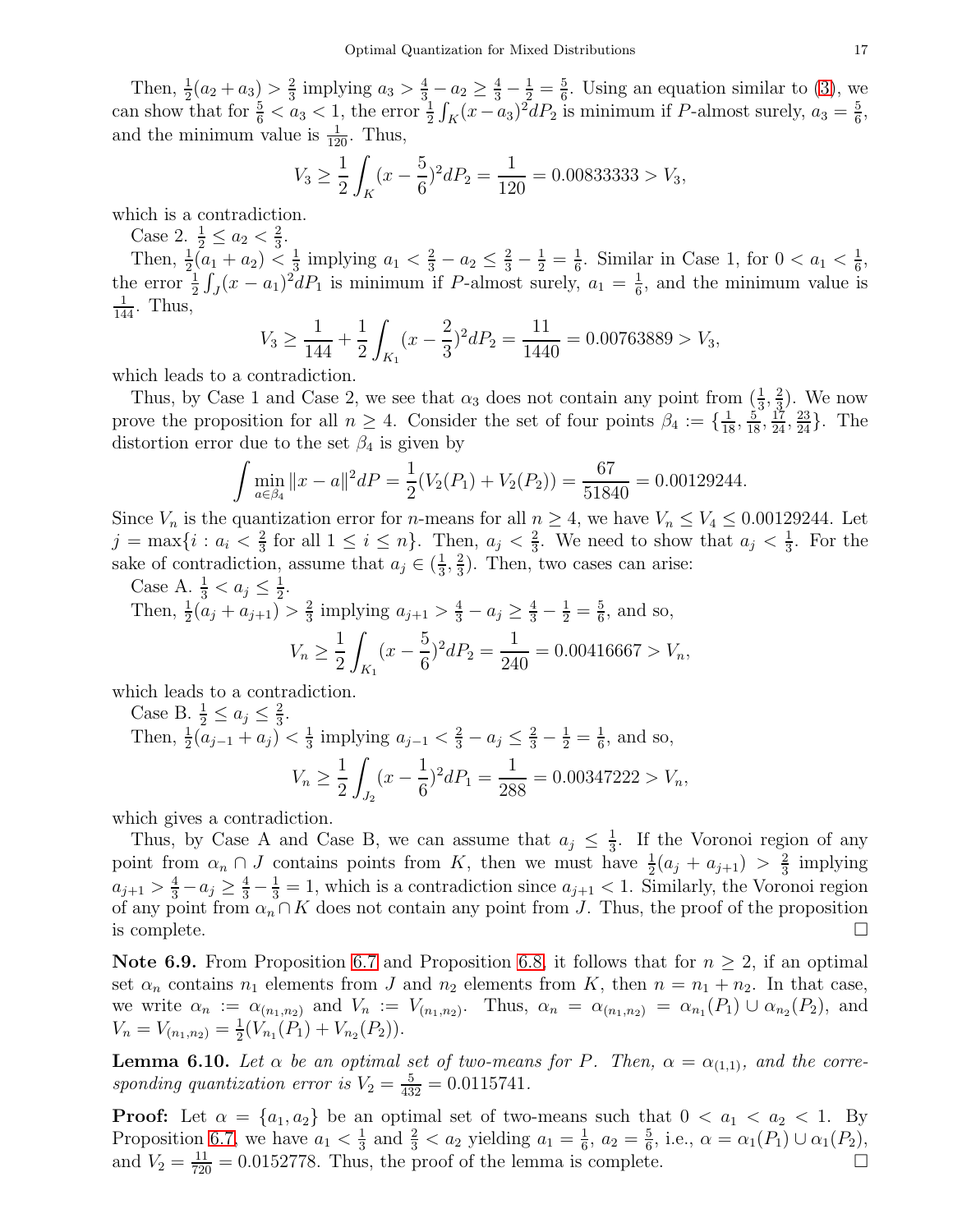<span id="page-18-3"></span>**Lemma 6.11.** Let  $\alpha$  be an optimal set of three-means. Then,  $\alpha = \alpha_{(1,2)}$ , and the corresponding quantization error is  $V_3 = \frac{43}{5760} = 0.00746528$ .

**Proof:** Let  $\alpha$  be an optimal set of three-means. By Proposition [6.7](#page-16-1) and Proposition [6.8,](#page-16-2) we can assume that either  $\alpha = \alpha_2(P_1) \cup \alpha_1(P_2)$ , or  $\alpha = \alpha_1(P_1) \cup \alpha_2(P_2)$ . Since

$$
\int \min_{a \in \alpha_1(P_1) \cup \alpha_2(P_2)} (x-a)^2 dP < \int \min_{a \in \alpha_2(P_1) \cup \alpha_1(P_2)} (x-a)^2 dP,
$$

the set  $\alpha = \alpha_1(P_1) \cup \alpha_2(P_2)$  forms an optimal set of three-means, and the corresponding quantization error is

$$
V_3 = \int \min_{a \in \alpha_1(P_1) \cup \alpha_2(P_2)} (x - a)^2 dP = \frac{1}{2} (V_1(P_1) + V_2(P_2)) = \frac{43}{5760} = 0.00746528,
$$

which yields the lemma.  $\Box$ 

<span id="page-18-0"></span>**Lemma 6.12.** Let  $\alpha$  be an optimal set of four-means. Then,  $\alpha = \alpha_{(2,2)}$ , and the corresponding quantization error is  $V_4 = \frac{67}{51840} = 0.00129244$ .

**Proof:** Let  $\alpha$  be an optimal set of four-means. By Proposition [6.7](#page-16-1) and Proposition [6.8,](#page-16-2) we can assume that either  $\alpha = \alpha_3(P_1) \cup \alpha_1(P_2)$ ,  $\alpha = \alpha_2(P_1) \cup \alpha_2(P_2)$ , or  $\alpha = \alpha_1(P_1) \cup \alpha_3(P_2)$ . Among all these possible choices, we see that  $\alpha = \alpha_2(P_1) \cup \alpha_2(P_2)$  gives the minimum distortion error, and hence,  $\alpha = \alpha_2(P_1) \cup \alpha_2(P_2)$  is an optimal set of four-means, and the corresponding quantization error is  $V_4 = \frac{1}{2}$  $\frac{1}{2}(V_2(P_1) + V_2(P_2)) = \frac{67}{51840} = 0.00129244$ , which is the lemma.  $\Box$ 

<span id="page-18-1"></span>Remark 6.13. Proceeding in the similar way, as Lemma [6.12,](#page-18-0) it can be proved that the optimal sets of n-means for  $n = 5, 6, 7$ , etc. are, respectively,  $\alpha_{(3,2)}, \alpha_{(2^2,2)} \alpha_{(2^2,3)},$  etc.

We now prove the following lemma.

<span id="page-18-2"></span>**Lemma 6.14.** Let  $\alpha_{(2^{6n-4},2^{5n-4})}$  be an optimal set of  $2^{6n-4}+2^{5n-4}$ -means for P for some positive integer n. For  $1 \leq i \leq 5$  and  $1 \leq j \leq 6$ , let  $\ell_i, k_j \in \mathbb{N}$  be such that  $1 \leq \ell_i \leq 2^{5n-4+(i-1)}$  and  $1 \leq k_j \leq 2^{6n-4+(j-1)}$ . Then, (i)  $\alpha_{(2^{6n-4},2^{5n-4}+\ell_1)}$  is an optimal set of  $2^{6n-4}+2^{5n-4}+\ell_1$ -means; (ii)  $\alpha_{(2^{6n-4}+k_1,2^{5n-3})}$  is an optimal set of  $2^{6n-4}+2^{5n-3}+k_1\hbox{-means};$   $(iii)$   $\alpha_{(2^{6n-3},2^{5n-3}+\ell_2)}$  is an optimal set of  $2^{6n-3}+2^{5n-3}+\ell_2$ -means; (iv)  $\alpha_{(2^{6n-3}+k_2,2^{5n-2})}$  is an optimal set of  $2^{6n-3}+2^{5n-2}+k_2$ -means;  $(v)$   $\alpha_{(2^{6n-2},2^{5n-2}+l_3)}$  is an optimal set of  $2^{6n-2}+2^{5n-2}+\ell_3$ -means;  $(vi)$   $\alpha_{(2^{6n-2}+k_3,2^{5n-1})}$  is an optimal  $\det\ of\ 2^{6n-2}+2^{5n-1}+k_3\ -\ mean\ s;\ (vii)\ \alpha_{(2^{6n-1},2^{5n-1}+\ell_4)}\ is\ an\ optimal\ set\ of\ 2^{6n-1}+2^{5n-1}+\ell_4\ -\ mean\ s;\$  $(viii)$   $\alpha_{(2^{6n-1}+k_4,2^{5n})}$  is an optimal set of  $2^{6n-1}+2^{5n}+k_4$ -means; (ix)  $\alpha_{(2^{6n},2^{5n}+\ell_5)}$  is an optimal set of  $2^{6n} + 2^{5n} + \ell_5$ -means; (x)  $\alpha_{(2^{6n}+k_5,2^{5n+1})}$  is an optimal set of  $2^{6n} + 2^{5n+1} + k_5$ -means; and  $(xi)$   $\alpha_{(2^{6n+1}+k_6,2^{5n+1})}$  is an optimal set of  $2^{6n+1}+2^{5n+1}+k_6$ -means.

**Proof:** By Remark [6.13,](#page-18-1) it is known that  $\alpha_{(2^{6n-4},2^{5n-4})}$  is an optimal set of  $2^{6n-4} + 2^{5n-4}$ -means for  $n = 1$ . So, we can assume that  $\alpha_{(2^{6n-4},2^{5n-4})}$  is an optimal set of  $2^{6n-4} + 2^{5n-4}$ -means for P for some positive integer n. Recall that  $\alpha_{(n_1,n_2)}$  is an optimal set of  $n_1+n_2$ -means, and contains  $n_1$  elements from C and  $n_2$  elements from D, and so, an optimal set of  $n_1 + n_2 + 1$ -means must contain at least  $n_1$  elements from C, and at least  $n_2$  elements from D. For all  $n \geq 1$ , since

$$
\frac{1}{2}(V_{2^{6n-4}}(P_1)+V_{2^{5n-4}+1}(P_2)) < \frac{1}{2}(V_{2^{6n-4}+1}(P_1)+V_{2^{5n-4}}(P_2)),
$$

we can assume that  $\alpha_{(2^{6n-4},2^{5n-4}+\ell_1)}$  is an optimal set of  $2^{6n-4} + 2^{5n-4} + \ell_1$ -means for  $\ell_1 = 1$ . Having known  $\alpha_{(2^{6n-4},2^{5n-4}+1)}$  as an optimal set of  $2^{6n-4} + 2^{5n-4} + 1$ -means, we see that

$$
\frac{1}{2}(V_{2^{6n-4}}(P_1)+V_{2^{5n-4}+2}(P_2)) < \frac{1}{2}(V_{2^{6n-4}+1}(P_1)+V_{2^{5n-4}+1}(P_2)),
$$

and so,  $\alpha_{(2^{6n-4},2^{5n-4}+\ell_1)}$  is an optimal set of  $2^{6n-4}+2^{5n-4}+\ell_1$ -means for  $\ell_1=2$ . Proceeding in this way, inductively, we can show that  $\alpha_{(2^{6n-4},2^{5n-4}+\ell_1)}$  is an optimal set of  $2^{6n-4} + 2^{5n-4} + \ell_1$ -means for  $1 \leq \ell_1 \leq 2^{5n-4}$ . Thus, (i) is true. Now, by (i), we see that  $\alpha_{(2^{6n-4},2^{5n-3})}$  is an optimal set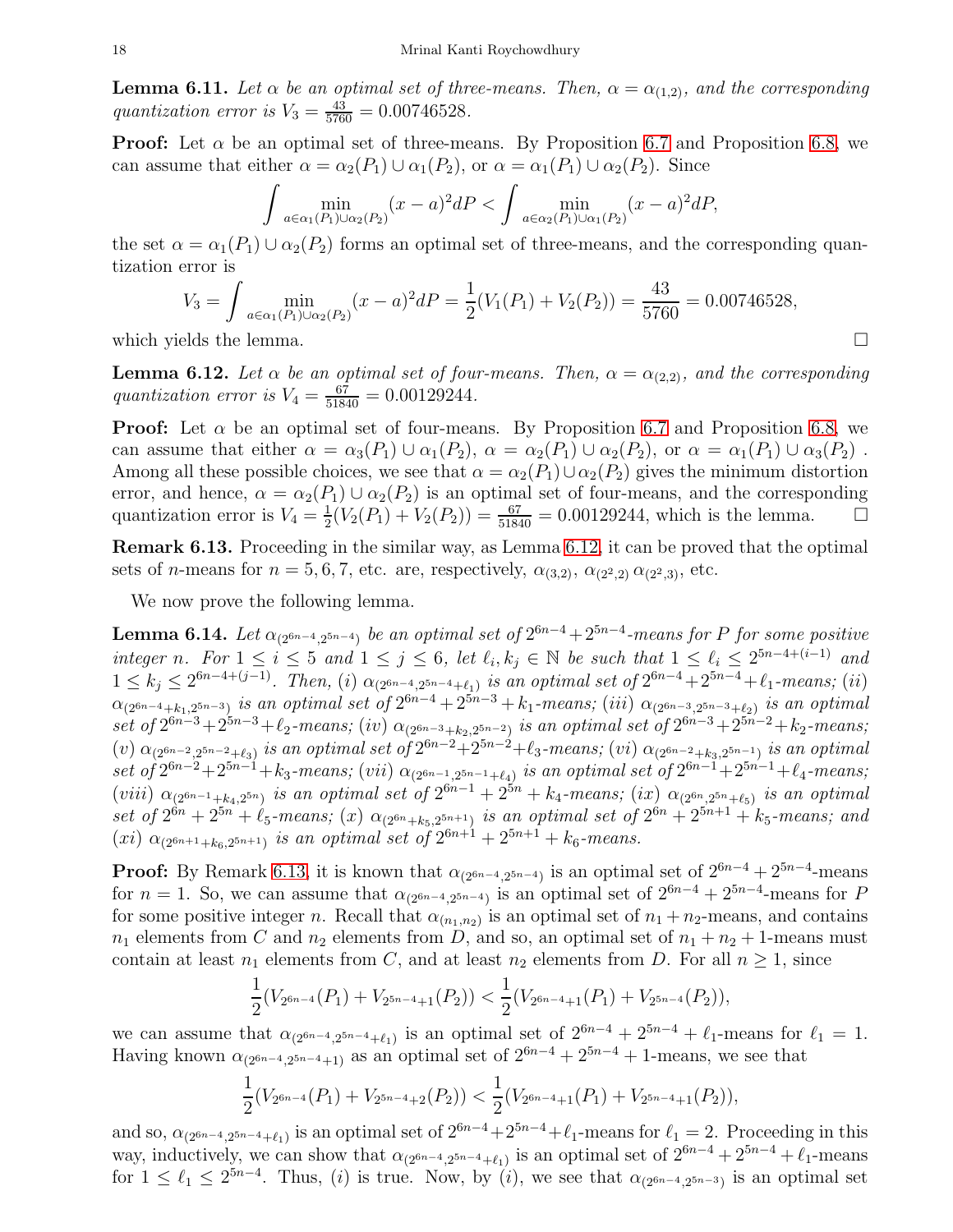of  $2^{6n-4} + 2^{5n-3}$ -means. Then, proceeding in the same way as (i) we can show that (ii) is true. Similarly, we can prove the statements from  $(iii)$  to  $(xi)$ . Thus, the lemma is yielded.

**Proposition 6.15.** The sets  $\alpha_{(2^{6n-4},2^{5n-4})}$ ,  $\alpha_{(2^{6n-4},2^{5n-3})}$ ,  $\alpha_{(2^{6n-3},2^{5n-3})}$ ,  $\alpha_{(2^{6n-3},2^{5n-2})}$ ,  $\alpha_{(2^{6n-2},2^{5n-2})}$ ,  $\alpha_{(2^{6n-2},2^{5n-1})}, \alpha_{(2^{6n-1},2^{5n-1})}, \alpha_{(2^{6n-1},2^{5n})}, \alpha_{(2^{6n},2^{5n})}, \alpha_{(2^{6n},2^{5n+1})}, \alpha_{(2^{6n+1},2^{5n+1})}, \text{ and } \alpha_{(2^{6n+2},2^{5n+1})} \text{ are }$ *optimal sets for all*  $n \in \mathbb{N}$ .

**Proof:** By Remark [6.13,](#page-18-1) it is known that  $\alpha_{(2^{6n-4},2^{5n-4})}$  is an optimal set of  $2^{6n-4} + 2^{5n-4}$ -means for  $n = 1$ . Then, by Lemma [6.14,](#page-18-2) it follows that  $\alpha_{(2^{6n-4},2^{5n-4})}$  is an optimal set of  $2^{6n-4} + 2^{5n-4}$ means for  $n = 2$ , and so, applying Lemma [6.14](#page-18-2) again, we can say that  $\alpha_{(2^{6n-4},2^{5n-4})}$  is an optimal set of  $2^{6n-4} + 2^{5n-4}$ -means for  $n = 3$ . Thus, by induction,  $\alpha_{(2^{6n-4},2^{5n-4})}$  are optimal sets of  $2^{6n-4} + 2^{5n-4}$ -means for all  $n \ge 2$ . Hence, by Lemma [6.14,](#page-18-2) the statement of the proposition is true.

Remark 6.16. Because of Lemma [6.3,](#page-15-1) Lemma [6.10,](#page-17-0) Lemma [6.11,](#page-18-3) Lemma [6.12,](#page-18-0) and Re-mark [6.13,](#page-18-1) the optimal sets of *n*-means are known for all  $1 \le n \le 6$ . To determine the optimal sets of n-means for any  $n \geq 6$ , let  $\ell(n)$  be the least positive integer such that  $2^{6\ell(n)-4} + 2^{5\ell(n)-4} \leq$  $n < 2^{6(\ell(n)+1)-4} + 2^{5(\ell(n)+1)-4}$ . Then, using Lemma [6.14,](#page-18-2) we can determine  $n_1$  and  $n_2$  with  $n = n_1 + n_2$  so that  $\alpha_n = \alpha_{(n_1,n_2)}$  gives an optimal set of *n*-means. Once  $n_1$  and  $n_2$  are known, the corresponding quantization error is obtained by using the formula  $V_n = \frac{1}{2}$  $\frac{1}{2}(V_{n_1}(P_1)+V_{n_2}(P_2)).$ 

6.17. Asymptotics for the *n*th quantization error  $V_n(P)$ . In this subsection, we investigate the quantization dimension and the quantization coefficients for the mixed distribution P. Let  $\beta_1$  be the Hausdorff dimension of the Cantor set C generated by  $S_1$  and  $S_2$ , and  $\beta_2$  be the Hausdorff dimension of the Cantor set D generated by  $T_1$  and  $T_2$ . Then,  $\beta_1 = \frac{\log 2}{\log 3}$  and  $\beta_2 = \frac{1}{2}$  $\frac{1}{2}$ . If  $D(P_i)$  are the quantization dimensions of  $P_i$  for  $i = 1, 2$ , then it is known that  $D(P_1) = \beta_1$ and  $D(P_2) = \beta_2$  [\[GL2\]](#page-21-8). By Proposition [1.3,](#page-2-0) the following theorem is true.

<span id="page-19-1"></span>**Theorem 6.17.1.** Let  $D(P)$  be the quantization dimension of the mixed distribution  $P :=$ 1  $\frac{1}{2}P_1 + \frac{1}{2}$  $\frac{1}{2}P_2$ . Then,  $D(P) = \max\{D(P_1), D(P_2)\}.$ 

<span id="page-19-0"></span>**Theorem 6.17.2.** Quantization coefficient for the mixed distribution  $P := \frac{1}{2}P_1 + \frac{1}{2}P_2$  $\frac{1}{2}P_2$  does not exist.

Proof: By Theorem [6.17.1,](#page-19-1) the quantization dimension of the mixed distribution exists and equals  $\beta_1$ , where  $\beta_1 = \frac{\log 2}{\log 3}$ . To prove the theorem it is enough to show that the sequence  $\left(n^{\frac{2}{\beta_1}}V_n(P)\right)$  $n\geq 1$ has at least two different accumulation points. By Lemma [6.14](#page-18-2) (i), it is known that  $\alpha_{(2^{6n-4},2^{5n-4})}$  is an optimal set of  $2^{6n-4} + 2^{5n-4}$ -means. Again, by Lemma [6.14](#page-18-2) (ii), it is known that  $\alpha_{(2^{6n-4}+2^{6n-5},2^{5n-3})}$  is an optimal set of  $2^{6n-4} + 2^{6n-5} + 2^{5n-3}$ -means. Write  $F(n) :=$  $2^{6n-4} + 2^{5n-4}$ , and  $G(n) := 2^{6n-4} + 2^{6n-5} + 2^{5n-3}$  for  $n \in \mathbb{N}$ . Recall that

$$
V_{F(n)} = V_{(2^{6n-4}, 2^{5n-4})} = \frac{1}{2} \Big( V_{2^{6n-4}}(P_1) + V_{2^{5n-4}}(P_2) \Big) = \frac{1}{240} \left( 2^{17-20n} + 5 \cdot 3^{7-12n} \right),
$$
  
\n
$$
V_{G(n)} = V_{(2^{6n-4}+2^{6n-5}, 2^{5n-3})} = \frac{1}{2} \Big( V_{2^{6n-4}+2^{6n-5}}(P_1) + V_{2^{5n-3}}(P_2) \Big) = \frac{1}{15} 2^{9-20n} + \frac{5}{16} 81^{1-3n}.
$$

Notice that  $(2^{6n})^{\frac{2}{\beta_1}} = 2^{\frac{12n \log 3}{\log 2}} = 3^{12n}$  and  $\lim_{n \to \infty} \left(\frac{3^{12n}}{2^{20n}}\right)$  $\frac{3^{12}}{2^{20}}\Big)^n = 0$ , and so, we have

$$
\lim_{n \to \infty} F(n)^{\frac{2}{\beta 1}} V_{F(n)}(P) = \lim_{n \to \infty} (2^{6n-4} + 2^{5n-4})^{\frac{2}{\beta_1}} \frac{1}{240} \left( 2^{17-20n} + 5 \cdot 3^{7-12n} \right)
$$
  
= 
$$
\lim_{n \to \infty} 3^{12n} \left( \frac{1}{2^4} + \frac{1}{2^4} \cdot \frac{1}{2^n} \right)^{\frac{2}{\beta_1}} \frac{1}{240} \left( 2^{17-20n} + 5 \cdot 3^{7-12n} \right) = 2^{-\frac{8}{\beta_1}} \frac{5 \cdot 3^7}{240} = \frac{1}{144} = 0.00694444,
$$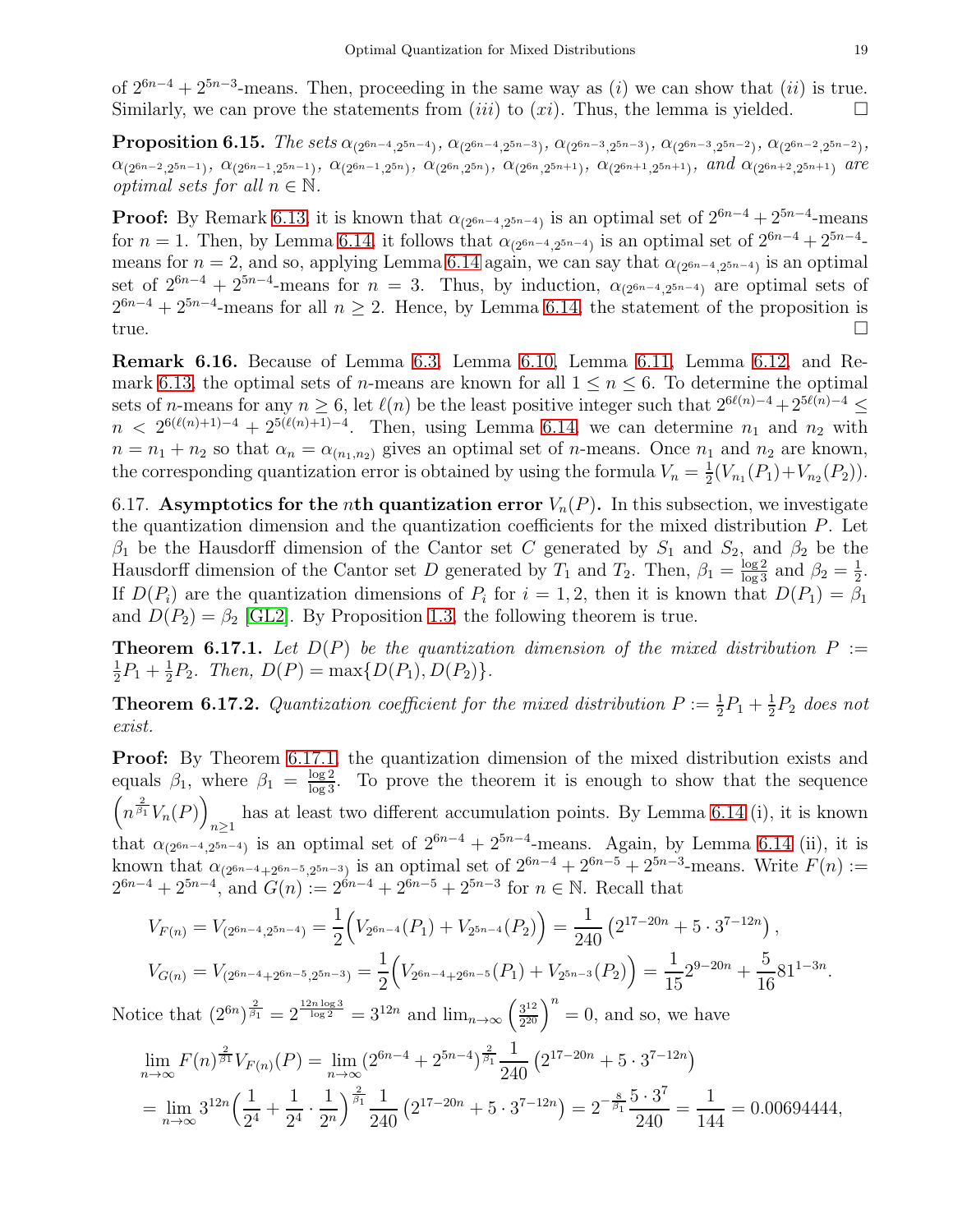and

$$
\lim_{n \to \infty} G(n)^{\frac{2}{\beta 1}} V_{G(n)}(P) = \lim_{n \to \infty} (2^{6n-4} + 2^{6n-5} + 2^{5n-3})^{\frac{2}{\beta_1}} \left(\frac{1}{15} \cdot 2^{9-20n} + \frac{5}{16} \cdot 81^{1-3n}\right)
$$
  
= 
$$
\lim_{n \to \infty} 3^{12n} \left(\frac{1}{2^4} + \frac{1}{2^5} + \frac{1}{2^3} \frac{1}{2^n}\right)^{\frac{2}{\beta_1}} \left(\frac{1}{15} \cdot 2^{9-20n} + \frac{5}{16} \cdot 81 \cdot 3^{-12n}\right) = \frac{5}{16} \cdot 3^{\frac{2 \log(3)}{\log(2)} - 6} = 0.0139496.
$$

Since  $(F(n)^{\frac{2}{\beta 1}}V_{F(n)}(P))_{n\geq 1}$  and  $(G(n)^{\frac{2}{\beta 1}}V_{G(n)}(P))_{n\geq 2}$  are two subsequences of  $(n^{\frac{2}{\beta 1}}V_n(P))_{n\in\mathbb{N}}$ having two different accumulation points, we can say that the sequence  $(n^{\frac{2}{\beta_1}}V_n(P))_{n\in\mathbb{N}}$  does not converge, in other words, the  $\beta_1$ -dimensional quantization coefficient for P does not exist. This completes the proof of the theorem.  $\Box$ 

<span id="page-20-0"></span>We now conclude the paper with the following section.

#### 7. Discussion and open problems

Let  $P_1$  and  $P_2$  be two uniform distributions defined on the base  $L_1 := \{(t, 0) : -1 \le t \le 1\},\$ and the semicircular arc  $L_2 := \{(\cos t, \sin t) : 0 \le t \le \pi\}$  of the semicircular disc  $x_1^2 + x_2^2 = 1$ , where  $x_2 \geq 0$ . Write  $P := p_1P_1 + p_2P_2$ , where  $(p_1, p_2)$  is a probability vector. Then, P is a mixed distribution with support  $L := L_1 \cup L_2$ . The determination of the optimal sets of *n*-means for smaller values of  $n$  for such a mixed distribution is not so difficult, but for the higher values of n it needs extensive work. If we know how many points in an optimal set  $\alpha_n$  of n-means for P are coming from  $L_1$  such that the Voronoi region of any point of which does not contain any point from  $L_2$ , or how many points are coming due to  $L_2$  such that the Voronoi region of any point of which does not contain any point from  $L_1$ , then we can easily determine the optimal set  $\alpha_n$  for P. Set  $p_1 = p_2 = \frac{1}{2}$  $\frac{1}{2}$ , i.e., take  $P = \frac{1}{2}$  $\frac{1}{2}P_1 + \frac{1}{2}$  $rac{1}{2}P_2$ .

<span id="page-20-1"></span>**Definition 7.1.** Define the sequence  $\{a(n)\}\$  such that  $a(n) = \lfloor n(\sqrt{2}-1) \rfloor$  for  $n \ge 1$ , i.e.,

$$
{a(n)}_{n=1}^{\infty} = {0, 0, 1, 1, 2, 2, 2, 3, 3, 4, 4, 4, 5, 5, 6, 6, 7, 7, 7, 8, 8, 9, 9, 9, 10, 10, 11, 11, 12, 12, \cdots}
$$

where  $|x|$  represents the greatest integer not exceeding x.

**Alogorithm 7.2.** Let  $V(n, k)$  be the distortion error if we assume that an optimal set  $\alpha_n$  of  $n$ -means for P contains k-elements from  $L_1$  the Voronoi region of any point of which does not contain any point from  $L_2$ . Let  $\{a(n)\}\$ be the sequence defined by Definition [7.1.](#page-20-1) Define an algorithm as follows:

(*i*) Write  $k := a(n)$ .

- (*ii*) If  $k = 1$  go to step (*v*), else step (*iii*).
- (iii) If  $V(n, k-1) < V(n, k)$  replace k by  $k-1$  and go to step (ii), else step (iv).
- (iv) If  $V(n, k+1) < V(n, k)$  replace k by  $k+1$  and return, else step (v).
- $(v)$  End.

When the algorithm ends, then the value of  $k$ , obtained, is the actual value of  $k$  that an optimal set  $\alpha_n$  for P contains from the base  $L_1$  of the semicircular disc. For example, if  $n = 5000$ , then  $a(n) = 2071$ , and by running the algorithm we obtain  $k = 2083$ . This tells us that an optimal set  $\alpha_n$  of n-means for P contains 2083 elements from  $L_1$  the Voronoi region of any point of which does not contain any point from  $L_2$ , 2 elements from the interior of the angles formed by the base  $L_1$  and the semicircular arc  $L_2$ , the Voronoi regions of these two points contain points from both  $L_1$  and  $L_2$ , and the remaining  $5000 - 2083 - 2$  points are from  $L_2$  the Voronoi region of any point of which does not contain any point from  $L_1$ . Thus, we see that the above sequence and the algorithm help us to correctly determine an optimal set of n-means for the mixed distribution  $P=\frac{1}{2}$  $\frac{1}{2}P_1 + \frac{1}{2}$  $\frac{1}{2}P_2$ . For the details of it see [\[PRRSS\]](#page-21-19). For any other probability vector  $(p_1, p_2)$  what will be the sequence is not known yet, i.e., a general formula to determine the optimal set of *n*-means for the mixed distribution  $P = p_1 P_1 + p_2 P_2$ , where  $P_1$  and  $P_2$  are two uniform distributions as defined before, is not known yet. In fact, one can fix a probability vector  $(p_1, p_2)$ , and vary the probability measures  $P_1$  and  $P_2$  to investigate the optimal sets of *n*-means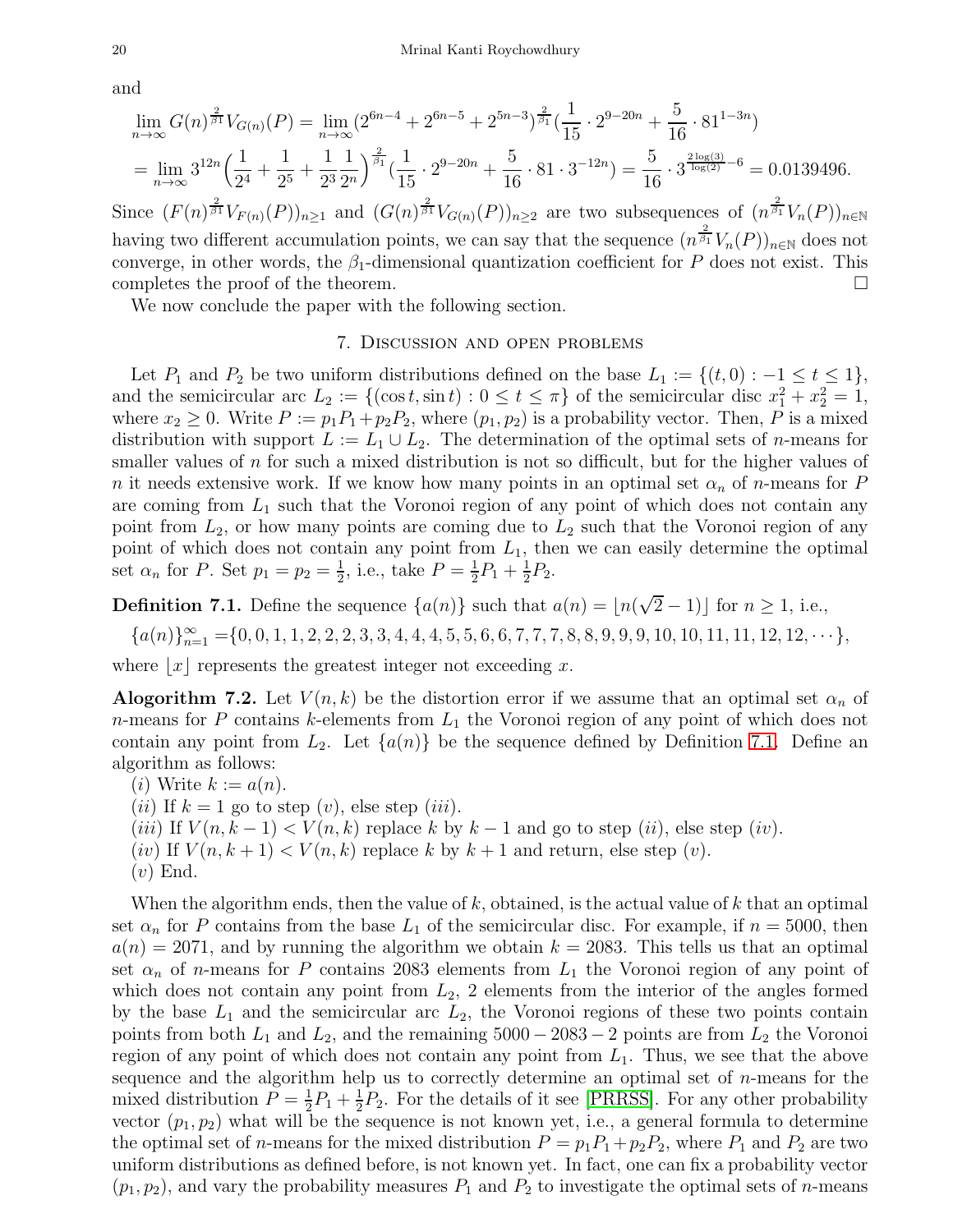for the mixed distribution P for any positive integer n. For example, let us take  $P := \frac{1}{2}P_1 + \frac{1}{2}$  $\frac{1}{2}P_2$ , where  $P_1$  is a uniform distribution with support two perpendicular diameters of a circle, and  $P_2$ is a uniform distribution defined on the circle. Notice that optimal quantizations for  $P_1$  and  $P_2$ , in this case, are already known, but for the mixed distribution  $P$  the optimal sets of  $n$ -means, and the nth quantization errors for all positive integers n are not known yet.

Optimal quantization for a general probability measure, singular or nonsingular, is still open, which yields the fact that the optimal quantization for a mixed distribution taking any two probability measures is not yet known. The results in our paper, will further motivate the interested researchers to investigate the optimal quantization for more general mixed distributions.

#### **REFERENCES**

- <span id="page-21-15"></span>[ABDHW] C. Abundo, T. Bodnar, J. Driscoll, I. Hatton, and J. Wright, City population dynamics and fractal transport networks, Proceedings of the Santa Fe Institute's CSSS2013 (2013).
- <span id="page-21-2"></span>[AW] E.F. Abaya and G.L. Wise, Some remarks on the existence of optimal quantizers, Statistics & Probability Letters, Volume 2, Issue 6, 349-351 (1984).
- <span id="page-21-18"></span>[BW] J.A. Bucklew and G.L. Wise, Multidimensional asymptotic quantization theory with rth power distortion measures, IEEE Transactions on Information Theory, Volume 28, Issue 2, 239-247 (1982).
- <span id="page-21-6"></span>[CR] D. Comez and M.K. Roychowdhury, Quantization for uniform distributions on stretched Sierpinski trian $gles, Monatshefte für Mathematik, Volume 190, Issue 1, 79-100 (2019).$
- <span id="page-21-11"></span>[DFG] Q. Du, V. Faber and M. Gunzburger, Centroidal Voronoi Tessellations: Applications and Algorithms, SIAM Review, Vol. 41, No. 4, 637-676 (1999).
- <span id="page-21-7"></span>[DR] C.P. Dettmann and M.K. Roychowdhury, Quantization for uniform distributions on equilateral triangles, Real Analysis Exchange, Vol. 42(1), 149-166 (2017).
- <span id="page-21-0"></span>[GG] A. Gersho and R.M. Gray, Vector quantization and signal compression, Kluwer Academy publishers: Boston, 1992.
- <span id="page-21-3"></span>[GKL] R.M. Gray, J.C. Kieffer and Y. Linde, Locally optimal block quantizer design, Information and Control, 45, 178-198 (1980).
- <span id="page-21-4"></span>[GL] A. György and T. Linder, On the structure of optimal entropy-constrained scalar quantizers, IEEE transactions on information theory, vol. 48, no. 2, 416-427 (2002).
- <span id="page-21-5"></span>[GL1] S. Graf and H. Luschgy, Foundations of quantization for probability distributions, Lecture Notes in Mathematics 1730, Springer, Berlin, 2000.
- <span id="page-21-8"></span>[GL2] S. Graf and H. Luschgy, The Quantization of the Cantor Distribution, Math. Nachr., 183, 113-133 (1997).
- <span id="page-21-13"></span>[HCHSVH] Y. Hao, M. Chen, L. Hu, J. Song, M Volk, and I. Humar, Wireless Fractal Ultra-Dense Cellular Networks, Sensors 17, 841 (2017).
- <span id="page-21-14"></span>[KKR] K.R. Kaza, K. Kshirsagar, and K.S. Rajan, A bi-objective algorithm for dynamic reconfiguration of mobile networks, IEEE International Conference on Communications (ICC), 5741-5745 (2012).
- <span id="page-21-16"></span>[LZSC] Z. Lu, H. Zhang, F. Southworth, and J. Crittenden, Fractal dimensions of metropolitan area road networks and the impacts on the urban built environment, Ecological Indicators, 70, 285-296 (2016).
- <span id="page-21-17"></span>[L] L.J. Lindsay, Quantization dimension for probability distributions, PhD dissertation, 2001, University of North Texas, Texas, USA.
- <span id="page-21-1"></span>[GN] R. Gray and D. Neuhoff, Quantization, IEEE Trans. Inform. Theory, 44, 2325-2383 (1998).
- <span id="page-21-12"></span>[OBSC] A. Okabe, B. Boots, K. Sugihara, and S.N. Chiu, Spatial Tessellations: Concepts and Applications of Voronoi Diagrams, Wiley; 2nd edition (2000).
- <span id="page-21-19"></span>[PRRSS] G. Pena, H. Rodrigo, M.K. Roychowdhury, J. Sifuentes, and E. Suazo, Quantization for uniform distributions on hexagonal, semicircular, and elliptical curves, Journal of Optimization Theory and Applications, (2021) 188: 113-142.
- <span id="page-21-9"></span>[R1] M.K. Roychowdhury, Quantization and centroidal Voronoi tessellations for probability measures on dyadic Cantor sets, Journal of Fractal Geometry, 4, 127-146 (2017).
- [R2] M.K. Roychowdhury, Optimal quantizers for some absolutely continuous probability measures, Real Analysis Exchange, Vol. 43(1), 105-136 (2017).
- [R3] M.K. Roychowdhury, Least upper bound of the exact formula for optimal quantization of some uniform Cantor distributions, Discrete and Continuous Dynamical Systems- Series A, Volume 38, Number 9, 4555-4570 (2018).
- [R4] M.K. Roychowdhury, Optimal quantization for the Cantor distribution generated by infinite similitudes, Israel Journal of Mathematics 231, 437-466 (2019).
- <span id="page-21-10"></span>[R5] M.K. Roychowdhury, The quantization of the standard triadic Cantor distribution, Houston Journal of Mathematics, Volume 46, Number 2, 2020, Pages 389-407.